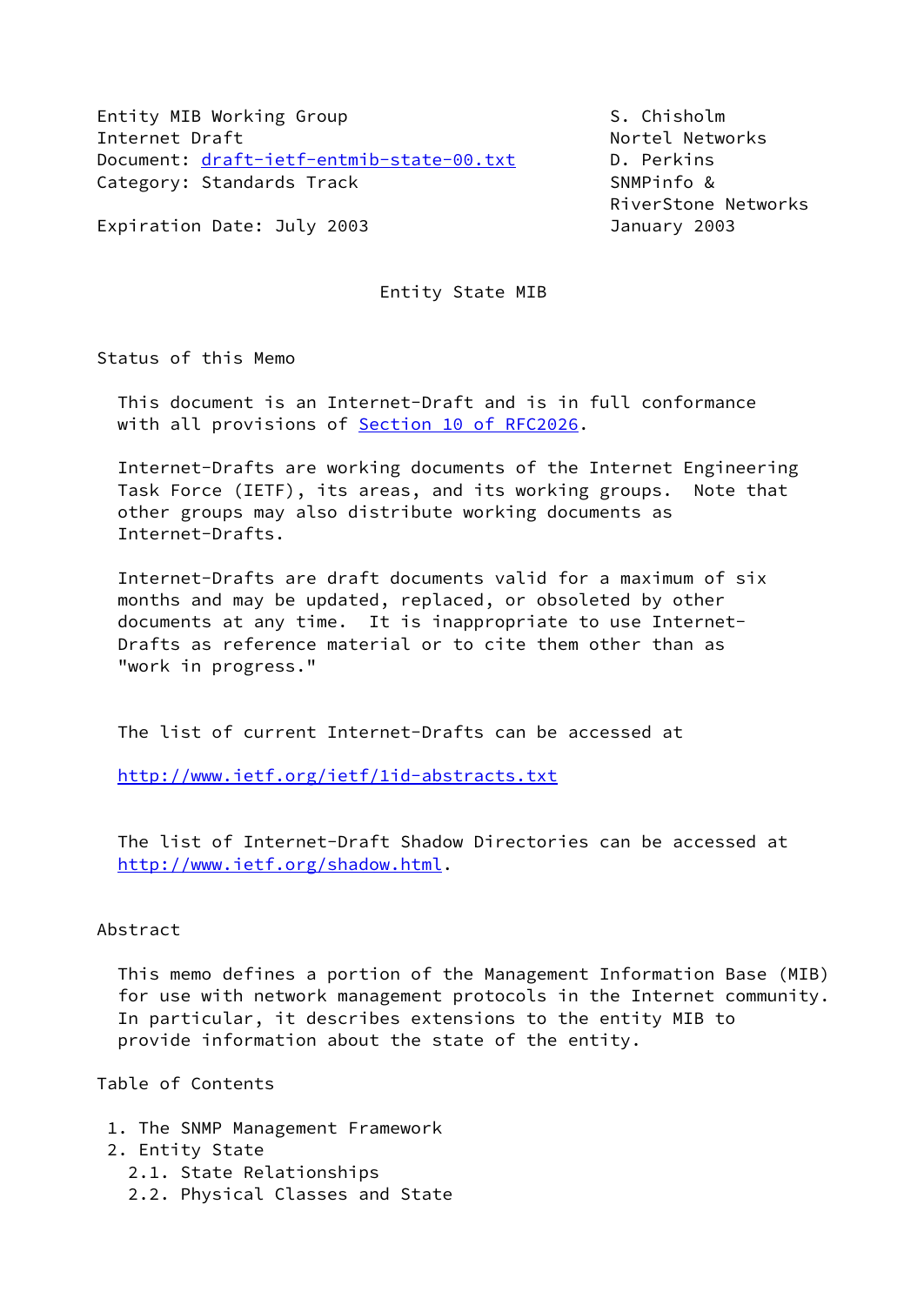- 2.3. Relation to Alarm MIB
- 3. Definitions
- 4. Security Considerations
- 5. Authors' Addresses
- 6. Acknowledgements

Chisholm & Perkins Standards Track [Page 1]ü Entity State MIB January 2003

- 7. References
- 8. Full Copyright Statement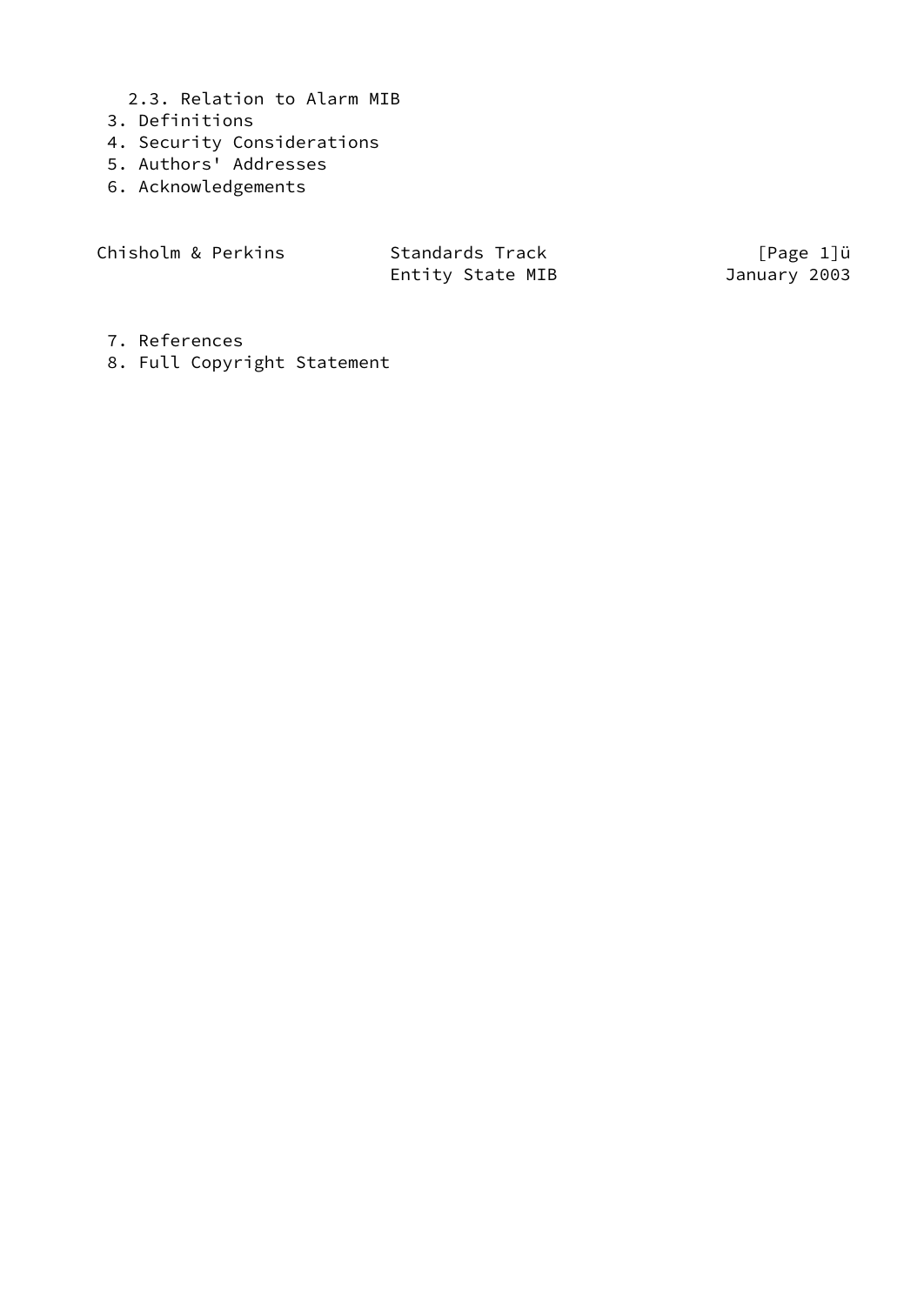Chisholm & Perkins Standards Track [Page 2]u

Entity State MIB January 2003

<span id="page-2-0"></span>[1](#page-2-0). The SNMP Management Framework

 The SNMP Management Framework presently consists of five major components:

- o An overall architecture, described in [RFC 2571](https://datatracker.ietf.org/doc/pdf/rfc2571) [[RFC2571\]](https://datatracker.ietf.org/doc/pdf/rfc2571).
- o Mechanisms for describing and naming objects and events for the purpose of management. The first version of this Structure of Management Information (SMI) is called SMIv1 and described in STD 16, [RFC 1155 \[RFC1155](https://datatracker.ietf.org/doc/pdf/rfc1155)], STD 16, [RFC 1212](https://datatracker.ietf.org/doc/pdf/rfc1212) [\[RFC1212](https://datatracker.ietf.org/doc/pdf/rfc1212)] and [RFC](https://datatracker.ietf.org/doc/pdf/rfc1215) [1215 \[RFC1215](https://datatracker.ietf.org/doc/pdf/rfc1215)]. The second version, called SMIv2, is described in STD 58, [RFC 2578 \[RFC2578](https://datatracker.ietf.org/doc/pdf/rfc2578)], STD 58, [RFC 2579 \[RFC2579](https://datatracker.ietf.org/doc/pdf/rfc2579)] and STD 58, [RFC 2580 \[RFC2580](https://datatracker.ietf.org/doc/pdf/rfc2580)].
- o Message protocols for transferring management information. The first version of the SNMP message protocol is called SNMPv1 and described in STD 15, [RFC 1157](https://datatracker.ietf.org/doc/pdf/rfc1157) [[RFC1157](https://datatracker.ietf.org/doc/pdf/rfc1157)]. A second version of the SNMP message protocol, which is not an Internet standards track protocol, is called SNMPv2c and described in [RFC 1901](https://datatracker.ietf.org/doc/pdf/rfc1901) [\[RFC1901](https://datatracker.ietf.org/doc/pdf/rfc1901)] and [RFC 1906](https://datatracker.ietf.org/doc/pdf/rfc1906) [[RFC1906\]](https://datatracker.ietf.org/doc/pdf/rfc1906). The third version of the message protocol is called SNMPv3 and described in [RFC 1906](https://datatracker.ietf.org/doc/pdf/rfc1906) [\[RFC1906](https://datatracker.ietf.org/doc/pdf/rfc1906)], [RFC 2572 \[RFC2572](https://datatracker.ietf.org/doc/pdf/rfc2572)] and [RFC 2574](https://datatracker.ietf.org/doc/pdf/rfc2574) [\[RFC2574](https://datatracker.ietf.org/doc/pdf/rfc2574)].
- o Protocol operations for accessing management information. The first set of protocol operations and associated PDU formats is described in STD 15, [RFC 1157](https://datatracker.ietf.org/doc/pdf/rfc1157) [[RFC1157](https://datatracker.ietf.org/doc/pdf/rfc1157)]. A second set of protocol operations and associated PDU formats is described in [RFC 1905 \[RFC1905](https://datatracker.ietf.org/doc/pdf/rfc1905)].
- o A set of fundamental applications described in [RFC 2573](https://datatracker.ietf.org/doc/pdf/rfc2573) [\[RFC2573](https://datatracker.ietf.org/doc/pdf/rfc2573)] and the view-based access control mechanism described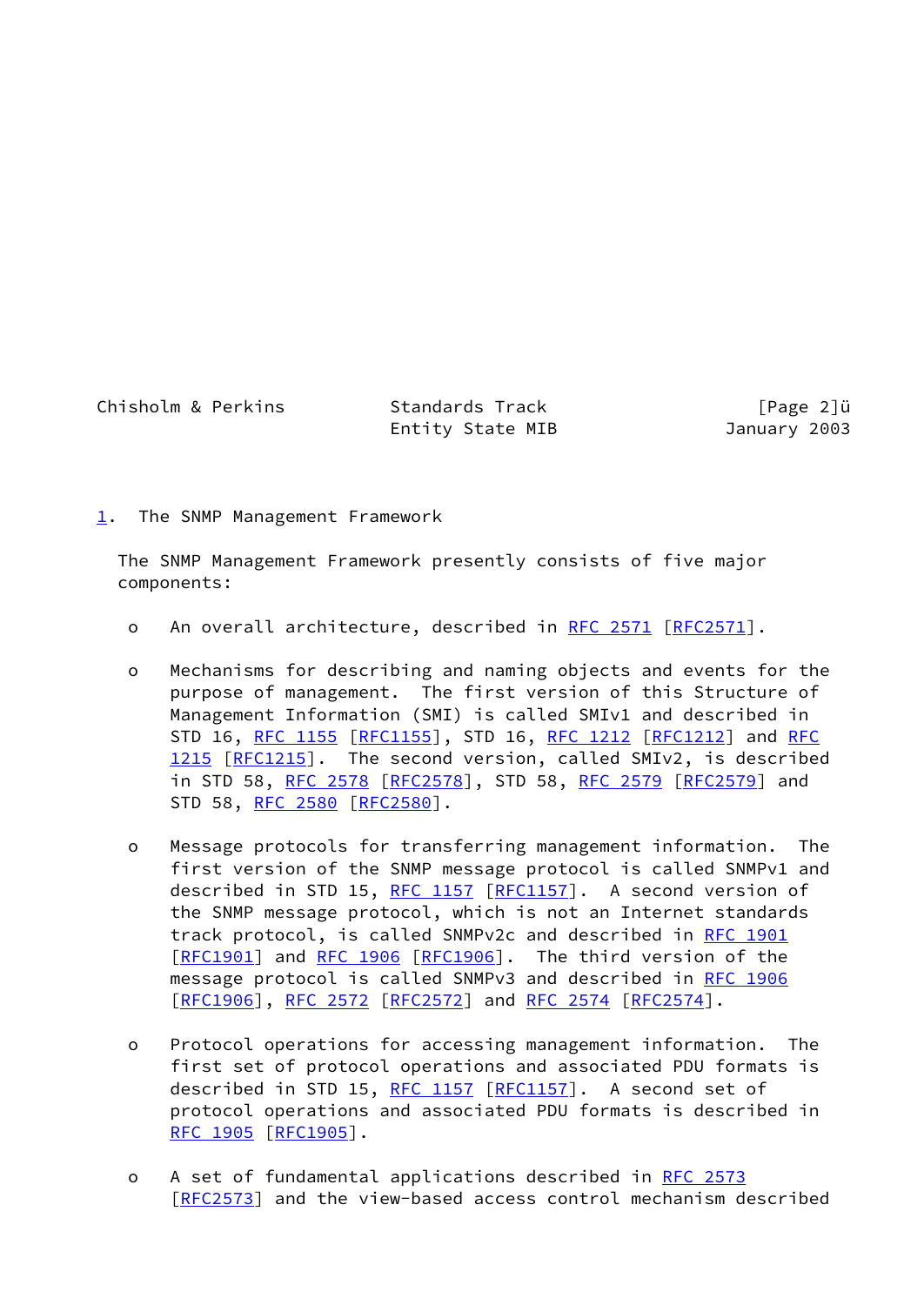in [RFC 2575 \[RFC2575](https://datatracker.ietf.org/doc/pdf/rfc2575)].

 A more detailed introduction to the current SNMP Management Framework can be found in [RFC 2570 \[RFC2570](https://datatracker.ietf.org/doc/pdf/rfc2570)].

 Managed objects are accessed via a virtual information store, termed the Management Information Base or MIB. Objects in the MIB are defined using the mechanisms defined in the SMI.

 This memo specifies a MIB module that is compliant to the SMIv2. A MIB conforming to the SMIv1 can be produced through the appropriate translations. The resulting translated MIB must be semantically equivalent, except where objects or events are omitted because no translation is possible (use of Counter64). Some machine readable information in SMIv2 will be converted into textual descriptions in SMIv1 during the translation process. However, this loss of machine readable information is not considered to change the semantics of the MIB.

| Chisholm & Perkins | Standards Track  | [Page 3]ü    |
|--------------------|------------------|--------------|
|                    | Entity State MIB | January 2003 |

### <span id="page-3-0"></span>[2](#page-3-0). Entity State

 The goal in adding state objects to the Entity MIB was to define a useful subset of the possible state attributes that could be tracked for a given entity that both fit into the existing IETF model, as well as leveraged existing well-deployed models. The entStateTable contains state objects that are a subset of the popular ISO/OSI states that are also defined in ITU's X.731 specification. Objects are defined to capture administrative, operational and usage states. In addition there are further state objects defined to provide additional information for these three basic states.

 Administrative state indicates permission to use or prohibition against using the entity and is imposed through the management services. The administrative state defined for an entity is independent of administrative states in its containment hierarchy. This means that administratively locking an entity does not automatically lock its children in the containment hierarchy.

 Operational state indicates whether or not the entity is physically installed and working. The operational state defined for an entity is indirectly dependent on the operational state of the entities in which it is contained. If its parent entities in its containment hierarchy are disabled, and therefore totally inoperable, then it is unlikely that the given entity will be operable.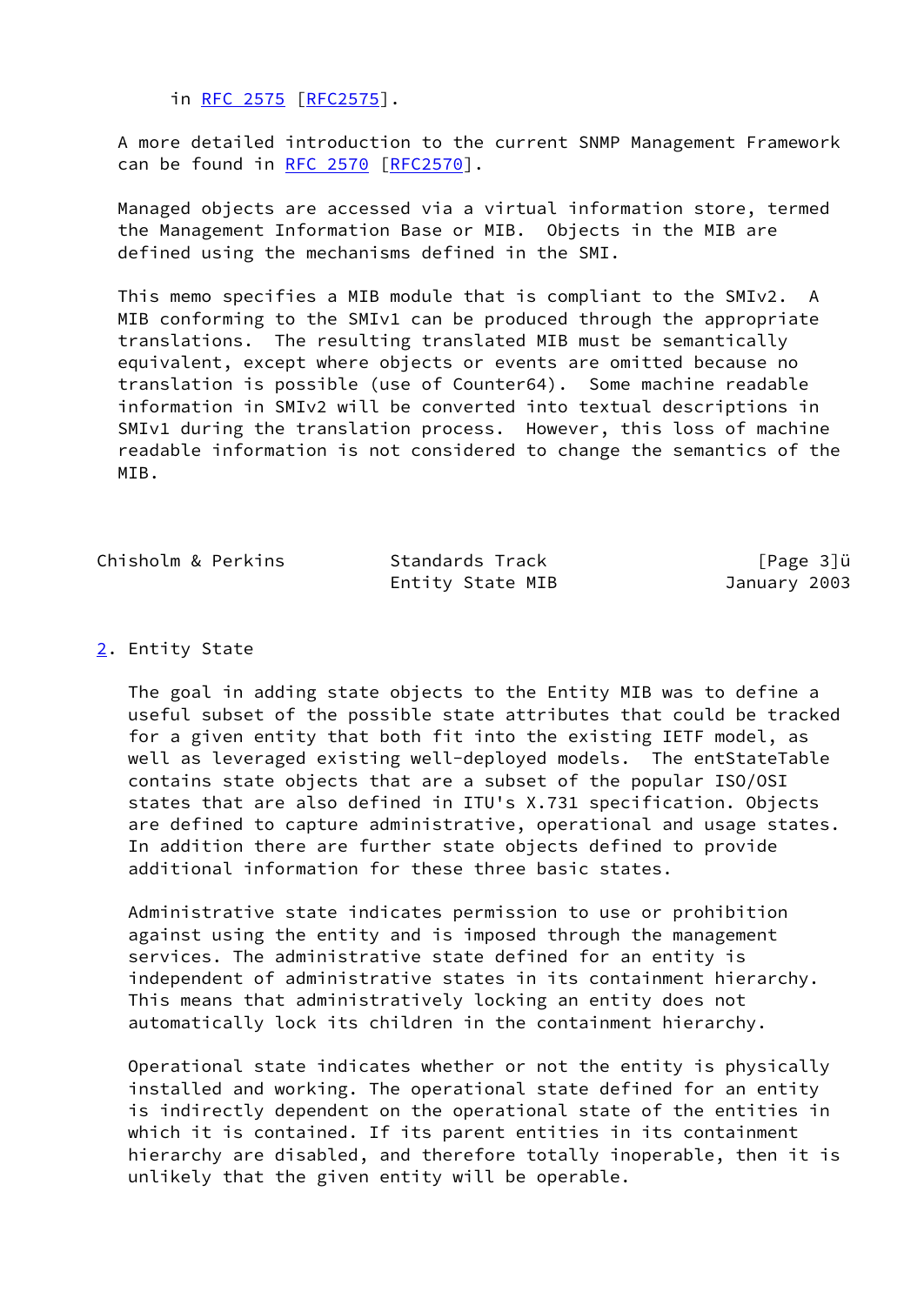Usage state indicates whether or not the entity is in use at a specific instance, and if so, whether or not it currently has spare capacity to serve additional users.

The terms state and status are used interchangeably in this memo.

 The key words "MUST", "MUST NOT", "REQUIRED", "SHALL", "SHALL NOT", "SHOULD", "SHOULD NOT", "RECOMMENDED", "MAY", and "OPTIONAL" in this document are to be interpreted as described in [RFC 2119.](https://datatracker.ietf.org/doc/pdf/rfc2119)

<span id="page-4-0"></span>[2.1](#page-4-0) State Relationships

 The following section outlines all of the combinations of the three basic states -administrative, operational and usage - and briefly describes what each of these combinations of states means. It also compare this combination of states to that of the ifAdminStatus and ifOperStatus objects of the Interfaces Group MIB [\[RFC2863](https://datatracker.ietf.org/doc/pdf/rfc2863)] to both provide insight to those familiar with these status objects as well as to clarify the relationship between entities and interfaces, as indicated by entAliasMappingIdentifier.

| Chisholm & Perkins | Standards Track  | $[Page 4]$ ü |
|--------------------|------------------|--------------|
|                    | Entity State MIB | January 2003 |

<span id="page-4-1"></span>[2.1.1](#page-4-1) Admin State Locked, Operational State Disabled and Usage State Idle

 The entity is totally inoperable, it is not servicing any users and it is also administratively prohibited from use. To make it available for use, both management permission and some corrective action are necessary. This is similar to an ifAdminStatus of down and ifOperStatus of down.

<span id="page-4-2"></span>[2.1.2](#page-4-2) Admin State Locked, Operational State Enabled and Usage State Idle

 The entity is partially or fully operable, it is not servicing any users but is administratively prohibited from use. To make it available for use, only management permission is required. This is similar to an ifAdminStatus of down and ifOperStatus of down.ü

<span id="page-4-3"></span>[2.1.3](#page-4-3) Admin State Shutting Down, Operational State Enabled and Usage State Active

The entity is partially or fully operable and in use, but usage is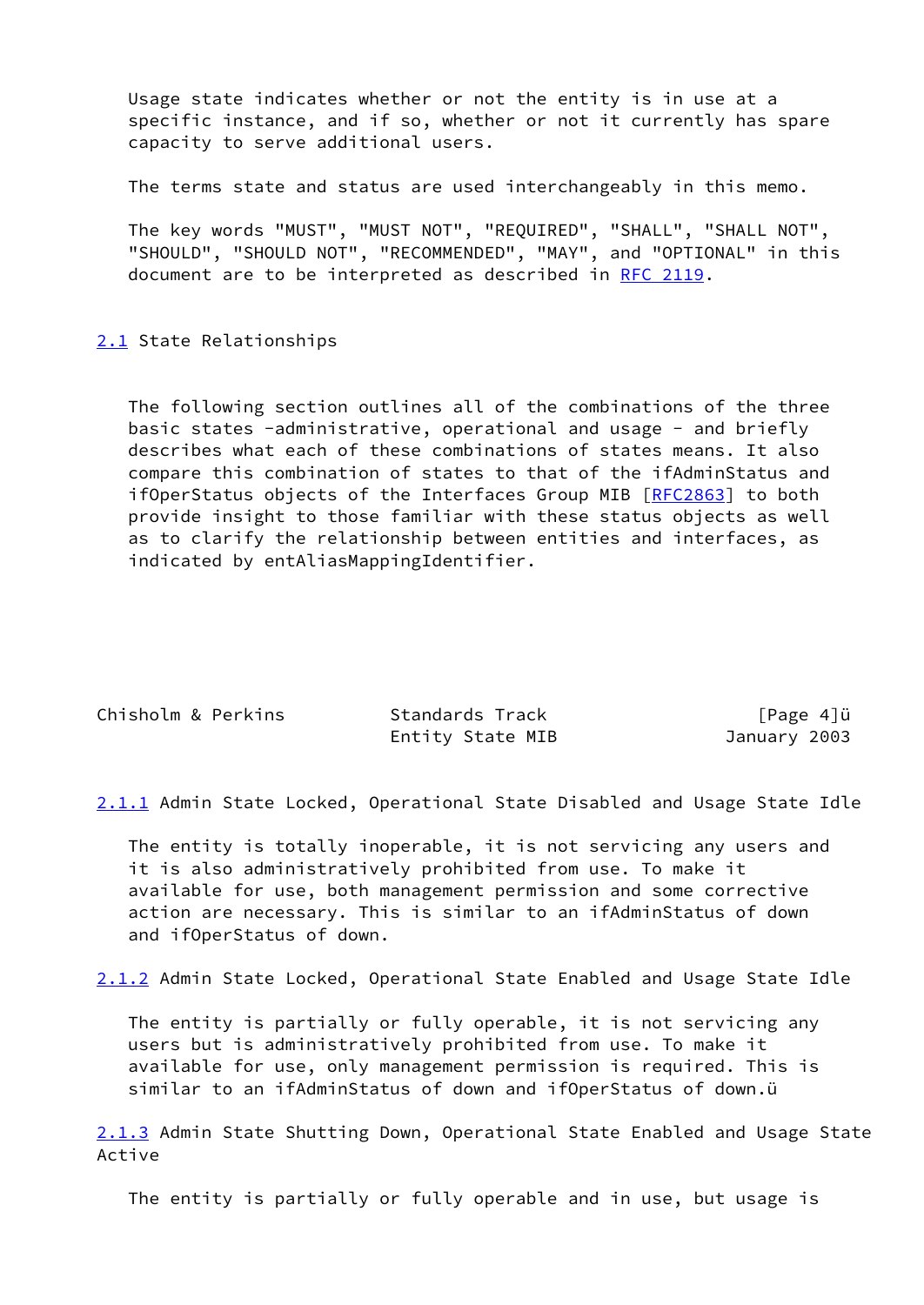administratively limited to current instances of use. For an additional user to gain access, management permission is required. Otherwise, when all current users have terminated their use of the resource, the managed object will automatically transit to the locked, enabled, and idle state. This is similar to the situation described in [\[RFC2863](https://datatracker.ietf.org/doc/pdf/rfc2863)] where ifAdminStatus transitions to down, but the ifOperStatus's transition does not occur immediately, but rather after a small time lag to complete certain operations before going "down".ü

<span id="page-5-0"></span>[2.1.4](#page-5-0) Admin State Shutting Down, Operational State Enabled and Usage State Busy

 The entity is partially or fully operable and in use, but usage is administratively limited to current instances of use. In addition, it has no spare capacity to provide for additional users. For an additional user to gain access, besides waiting for an existing user to terminate, management permission is also required. Otherwise, when all current users have terminated their use of the resource,

 the managed object will automatically transit to the locked, enabled, idle state. This is similar to the situation described in [\[RFC2863](https://datatracker.ietf.org/doc/pdf/rfc2863)] where ifAdminStatus transitions to down, but the ifOperStatus's transition does not occur immediately, but rather after a small time lag to complete certain operations before going "down".

<span id="page-5-1"></span>[2.1.5](#page-5-1) Admin State Unlocked, Operational State Enabled and Usage State Idle

 The entity is partially or fully operable, it is not actually in use and is not administratively prohibited from use. This is similar to an ifAdminStatus of up and ifOperStatus of up if the interface is able to pass packets. If the interface is found to be operable, but the interface is waiting for other, external, events to occur before it can transmit or receive packets, then this is similar to

| Chisholm & Perkins | Standards Track  | [Page 5]ü    |
|--------------------|------------------|--------------|
|                    | Entity State MIB | January 2003 |

an ifAdminStatus of up and a ifOperStatus of dormant.

<span id="page-5-2"></span>[2.1.6](#page-5-2) Admin State Unlocked, Operational State Enabled and Usage State Active

 The entity is partially or fully operable, it is currently in use and is not

 administratively prohibited from use. It has sufficient spare capacity to provide for additional users. This is similar to an ifAdminStatus of up and ifOperStatus of up.ü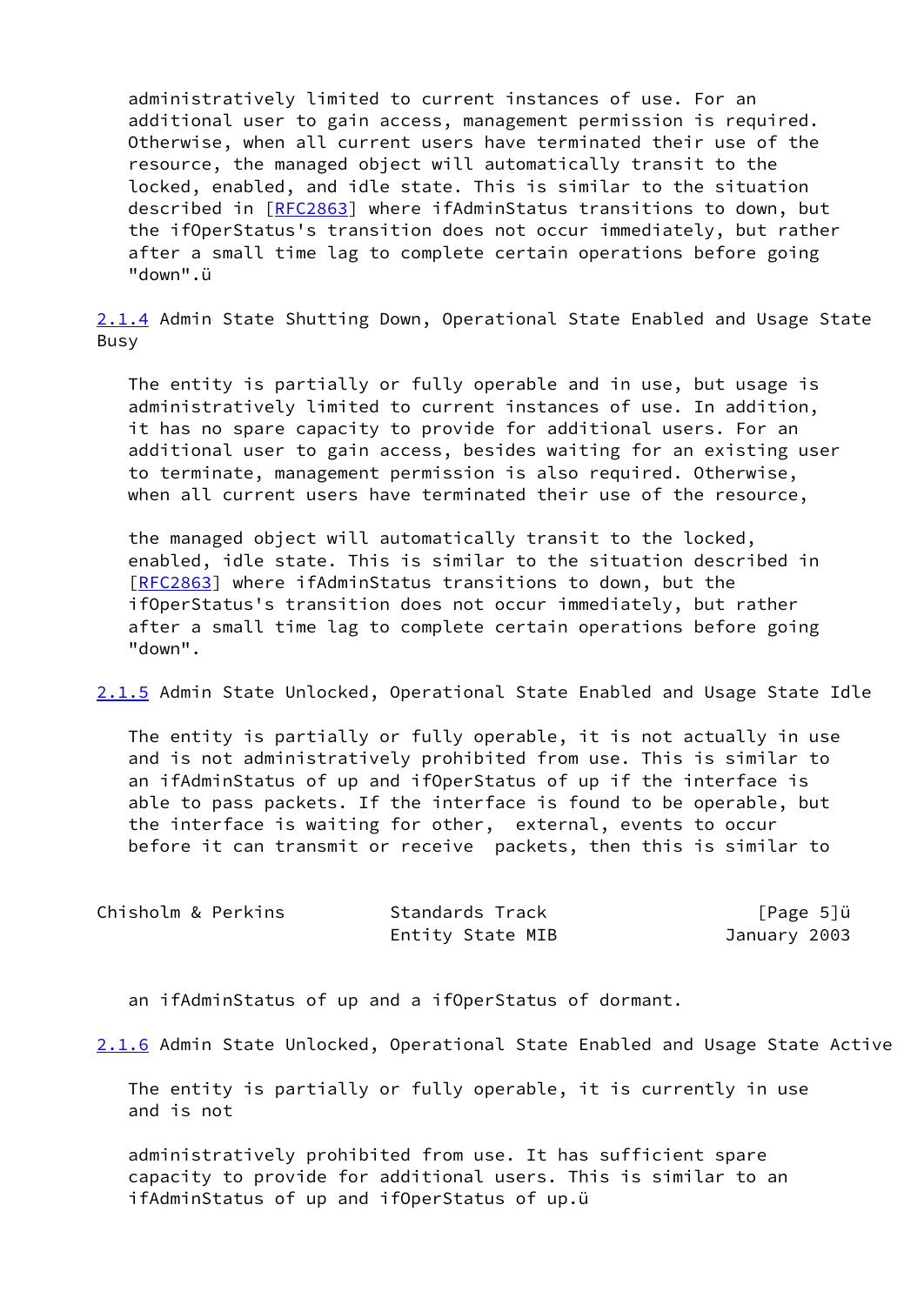<span id="page-6-0"></span>[2.1.7](#page-6-0) Admin State Unlocked, Operational State Enabled and Usage State Busy

 The entity is partially or fully operable, it is currently in use and it is not administratively prohibited from use. Currently it has no spare capacity to provide for additional users. For an additional user to gain access, it is necessary to wait for an existing user to terminate or for some capacity increase to occur. This is similar to an ifAdminStatus of up and ifOperStatus of up.

<span id="page-6-1"></span>[2.1.8](#page-6-1) Admin State Unlocked, Operational State Disabled and Usage State Idle

 The entity is totally inoperable, it is servicing no users but it is not administratively prohibited from use. To make it available for use, some corrective action is required. This is similar to an ifAdminStatus of up and ifOperStatus of down. If the cause of the interface being down is because of a lower layer being down, then this is similar to an ifAdminStatus of up and an ifOperStatus of lowerLayerDown.

<span id="page-6-2"></span>[2.2](#page-6-2) Physical Classes and States

#### <span id="page-6-3"></span>[2.2.1](#page-6-3) Chassis

 A value of unlocked for entStateAdmin means that this system is on. A value of shuttingDown for entStateAdmin means that this system is in the process of shutting down. A value of enabled for entStateOper indicates that basic functions of this system are functioning. A value of disabled for entStateOper indicates a problem with basic functions on the system.

 A value of hotStandby for enStateStandby indicates that the entire system contained within this chassis is running as a hot standby for another complete system, possibly contained within the same stack. A value of coldStandby for enStateStandby indicates that the entire system contained within this chassis is running as a cold standby for another complete system, possibly contained within the same stack. A value of providingService for enStateStandby indicates that the entire system contained within this chassis is currently providing service.

If this chassis is not contained in within a stack, the alarm counts

| Chisholm & Perkins | Standards Track  | $[Page 6]$ ü |
|--------------------|------------------|--------------|
|                    | Entity State MIB | January 2003 |

 indicated by entStateAlarm will be those alarms that are against the general system, as appose sub-components within the containment hierarchy.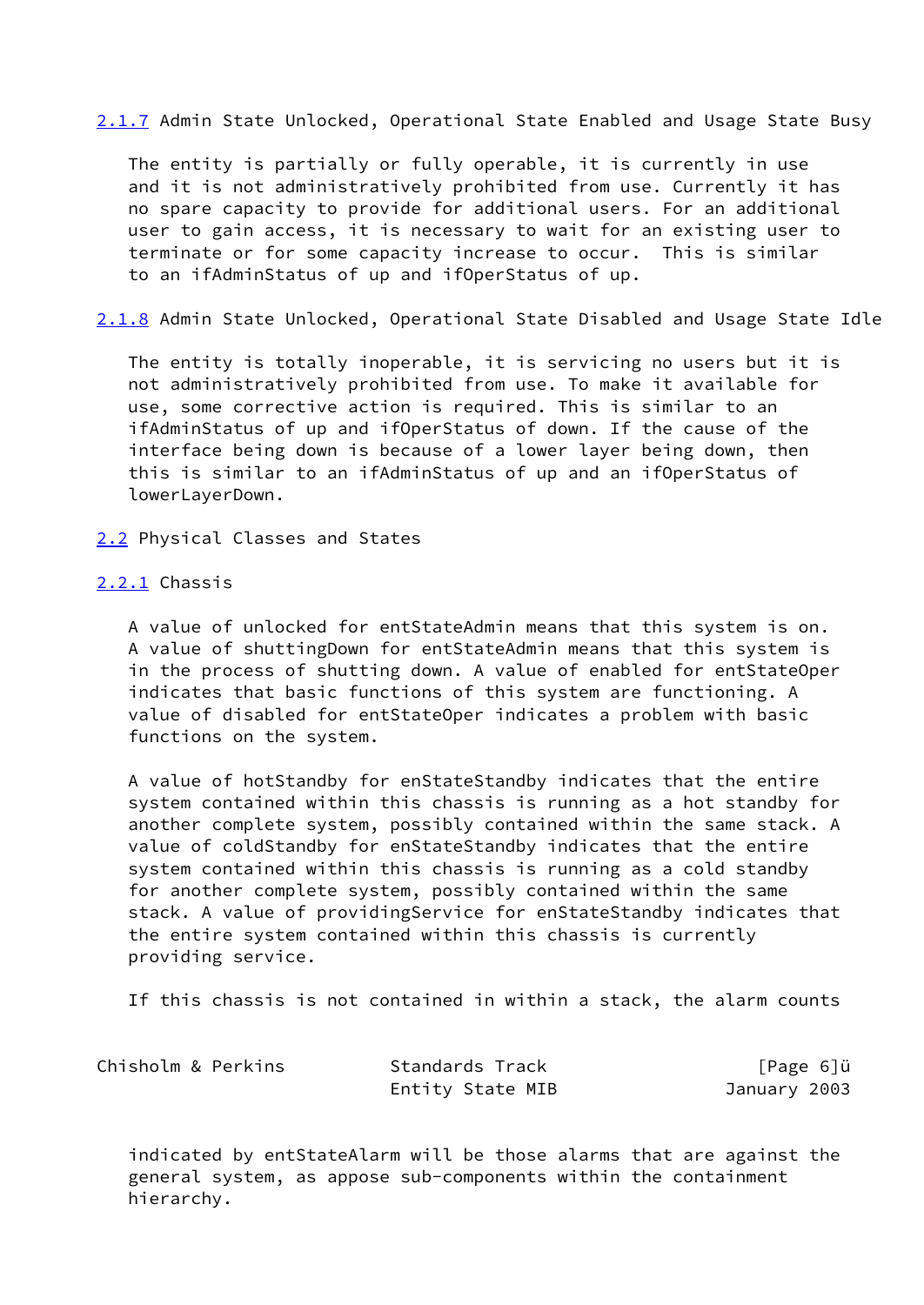### <span id="page-7-0"></span>[2.2.2](#page-7-0) BackPlane

 A value of unlocked for entStateAdmin means that the backplane is not administratively prevented from aggregating and forwarding network traffic. A value of shutting down for entStateAdmin means that the backplane will finish aggregating and forwarding the network traffic is currently handling, but then transition to be administratively locked. A value of locked for entStateAdmin means that backplane is administratively prohibited from aggregating and forwarding any network traffic. A value of enabled for entStateOper means that the backplane is partially or fully capable of aggregating and forwarding network traffic. A value of disabled for entStateOper means that the backplane is unable to aggregate and forward any network traffic.

 A value of hotStandby for enStateStandby indicates that the backplane is running as a hot standby for another backplane within this system. A value of coldStandby for enStateStandby indicates that the backplane is running as a cold standby for another backplane, possibly within this system. A value of providingService for enStateStandby indicates that the backplane is currently providing service. Looking at the entStateAlarm gives a convenient way to see if there are any alarms currently active against this backplane.

## <span id="page-7-1"></span>[2.2.3](#page-7-1) Container

 A value of unlocked for entStateAdmin means it is administratively possible to insert things into this container. A value of shuttingDown for entStateAdmin could be used to reflect that inserting objects into this container is administratively prohibited. This value could also be used for systems that do not support hot insertion of components.

 The container physical class could be used to indicate, among other things, chassis slots or daughter-card holders. If the container is empty, for example it has no modules in its slots, then entStateUsage would have a value of idle. If the container is partially used, for example it has modules in some but now all of its slots, then entStateUsage would have a value of busy. If the container is full, for example it has no empty slots, then entStateUsage would have a value of busy.

 If it is not possible to raise alarms against this chassis, the entStateAlarm will have no alarms set. It may not make sense for the entStateOper to have values other than enabled.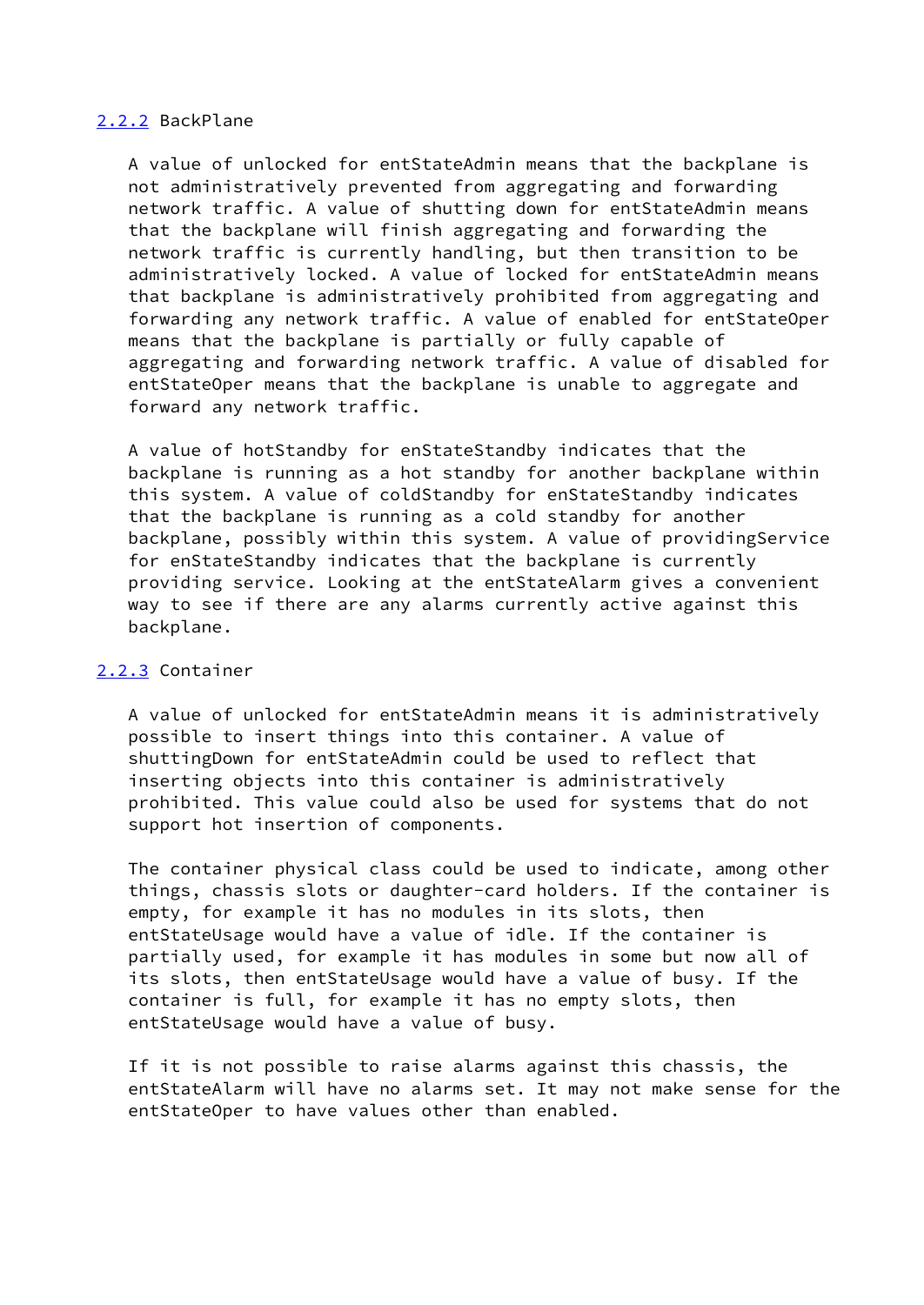Chisholm & Perkins Standards Track [Page 7]ü

Entity State MIB January 2003

## <span id="page-8-0"></span>[2.2.4](#page-8-0) PowerSupply

 If this power supply is the currently providing power to the system, then entStateStandby would have a value of providing service. If this power supply is serving as a backup to a primary power supply, then entStateStandby would have a value of hotstandby.

 A value of locked for entStateAdmin means that the power supply has been turned off. This only makes sense in the situation where there is a backup power supply. A value of unlocked for entStateAdmin means that the power supply is turned on. A value of enabled for entStateOper means that the power supply is operational. A value of disabled for entStateOper means that the power supply is not functioning. A value of idle for entStateUsage means that the power supply is providing no power to the system. A value of busy for entStateUsage means that the power supply is providing power to the system. Looking at the entStateAlarm gives a convenient way to see if there are any alarms currently active against this power supply.

## <span id="page-8-1"></span>[2.2.5](#page-8-1) Fan

 If this fan is serving as a backup to a primary fan, then entStateStandby would have a value of hotstandby. If this fan is the currently providing service to the system, then entStateStandby would have a value of providing service. A value of idle for entStateUsage would indicate that the fan was not actually running. A value of busy for entStateUsage would indicate that the fan was running.

 Looking at the entStateAdmin and entStateOper provide useful information to determine why a fan is not running. A value of locked for entStateAdmin means that the fan is not running because it has been administratively disabled. A value of disabled for the entOperStatus indicates that the fan itself is not operational. A value of enabled for the entOperStatus indicates that the fan is working in theory and that cause of it not operator may lie elsewhere. Looking at the entStateAlarm gives a convenient way to see if there are any alarms currently active against this fan.

# <span id="page-8-2"></span>[2.2.6](#page-8-2) Sensor

 A value of unlocked for entStateAdmin indicates that the sensor is not administratively prohibited from sensing. A value of shutting down for entStateAdmin indicates that the sensor will complete its current readings and then shut down. A value of locked for entStateAdmin indicates that the sensor is administratively prohibited from sensing. A value of enabled for entStateOper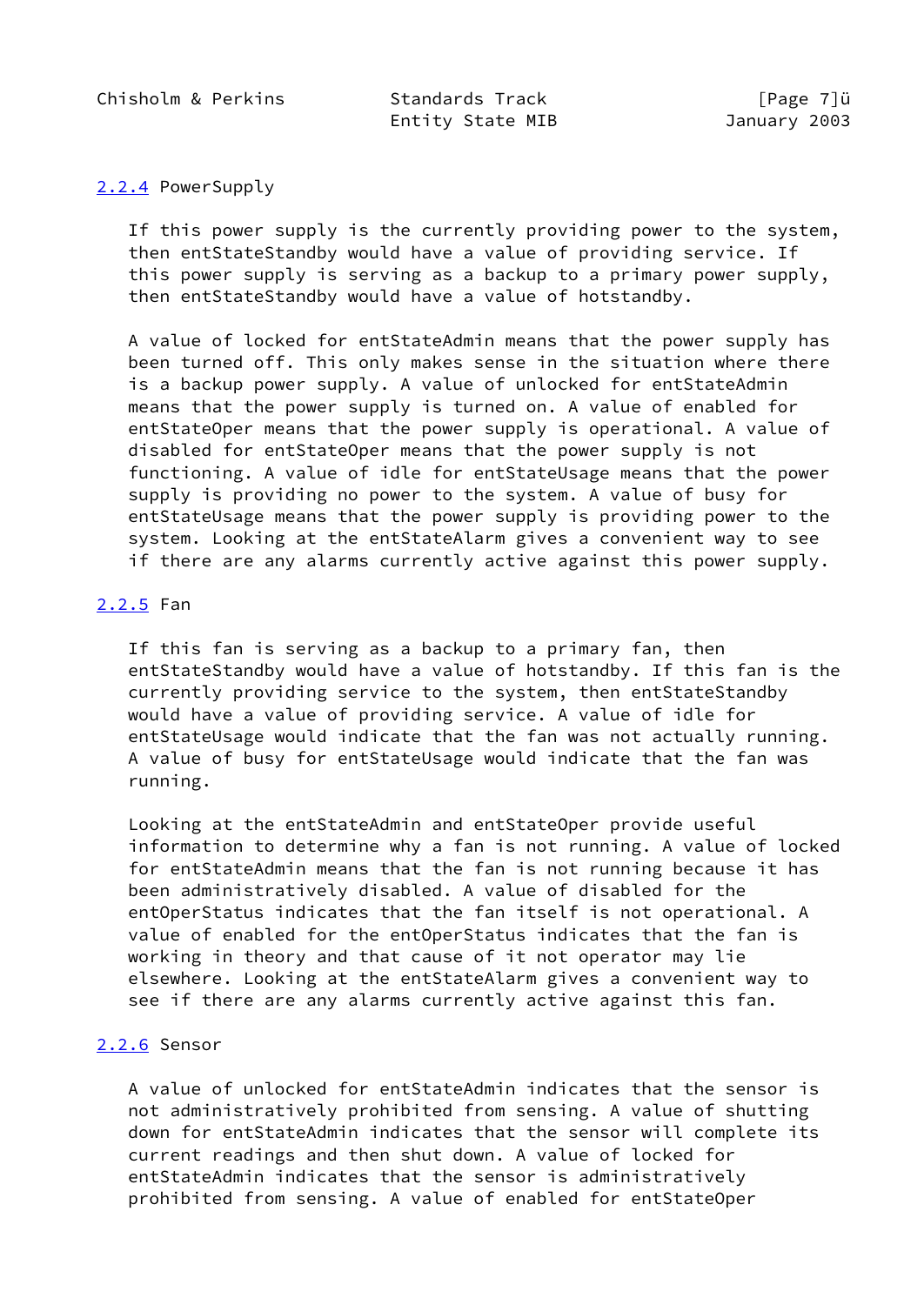indicates that the sensor is functioning properly. A value of disable for entStateOper indicates that the sensor is totally inoperable.

Looking at the entStateStandby indicates whether this sensor is

| Chisholm & Perkins | Standards Track  | [Page 8]ü    |
|--------------------|------------------|--------------|
|                    | Entity State MIB | January 2003 |

 currently providing service or acting as a backup for another sensor. Looking at the entStateAlarm gives a convenient way to see if there are any alarms currently active against this sensor.

## <span id="page-9-0"></span>[2.2.7](#page-9-0) Module

 For modules that support the functionality of being administratively disabled, entStateAdmin object indicates whether the module is administratively locked (disabled) or unlocked (enabled). Modules that do not support disabling will always have a value of unlocked for entStateAdmin. A value of enabled for entStateOper indicates that this module is partially or fully operational. A value of disabled for entStateOper indicates that this module is totally inoperable. A value of idle for entStateUsage indicates that this module is currently not performing any functions. A value of active entStateUsage indicates that this module is currently performing functions, but capable of performing more. A value of busy for entStateUsage indicates that the module is functioning at full capacity and unable to perform further functions at this current time.

 Looking at the entStateStandby indicates whether this module is currently providing service or acting as a backup for another module. Looking at the entStateAlarm gives a convenient way to see if there are any alarms currently active against this module.

# <span id="page-9-1"></span>[2.2.8](#page-9-1) Port

 A value of enabled for entStateAdmin means the port is not administratively prohibited from passing network traffic. A value of shutting down for entStateAdmin indicates that the port will pass its current traffic and then transition to the locked state. A value of locked for entStateAdmin indicates that the port is administratively prohibited from passing network traffic. A value of enabled for entStateOper means that the port is partially or fully capable of forwarding network traffic. A value of disabled for entStateOper means that the port is totally unable to forward network traffic. A value of idle for entStateUsage indicates that the port is not currently in use. A value of busy for entStateUsage indicates that the port is in use.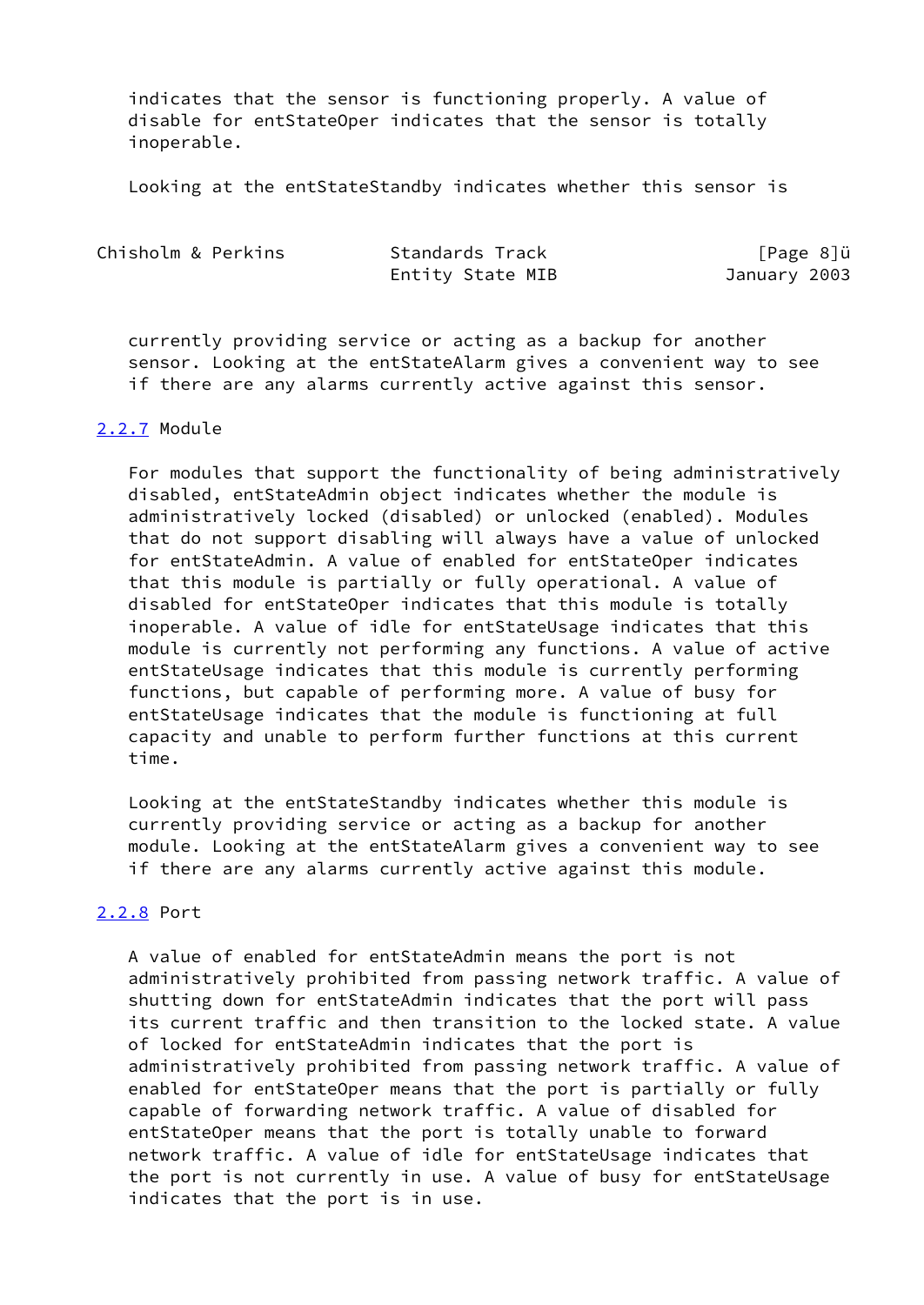Looking at the entStateStandby indicates whether this port is currently providing service or acting as a backup for another port. Looking at the entStateAlarm gives a convenient way to see if there are any alarms currently active against this port.

## <span id="page-10-0"></span>[2.2.9](#page-10-0) Stack

 A value of unlocked for entStateAdmin means that this system is on. A value of shuttingDown for entStateAdmin means that this system is in the process of shutting down. A value of enabled for entStateOper indicates that basic functions of this system are functioning. A

| Chisholm & Perkins | Standards Track  | $[Page 9]$ ü |
|--------------------|------------------|--------------|
|                    | Entity State MIB | January 2003 |

 value of disabled for entStateOper indicates a problem with basic functions on the system.

 A value of hotStandby for enStateStandby indicates that the entire system contained within this stack is running as a hot standby for another complete system, possibly contained within the same parent stack. A value of coldStandby for enStateStandby indicates that the entire system contained within this stack is running as a cold standby for another complete system, possibly contained within the same parent stack. A value of providingService for enStateStandby indicates that the entire system contained within this chassis is currently providing service.

 If this stack is not contained in within a parent stack, the alarm counts indicated by entStateAlarm will be those alarms that are against the general system, as appose sub-components within the containment hierarchy.

## <span id="page-10-1"></span>[2.3](#page-10-1) Relation to Alarm MIB

 The entStateAlarm object indicates whether or not there are any active alarms against this entity. If there are active alarms, then the alarmActiveTable should be searched for alarmActiveResourceId that match this entPhysicalIndex.

<span id="page-10-2"></span>[3](#page-10-2). Definitions

ENTITY-STATE-MIB DEFINITIONS ::= BEGIN

 IMPORTS MODULE-IDENTITY, mib-2 FROM SNMPv2-SMI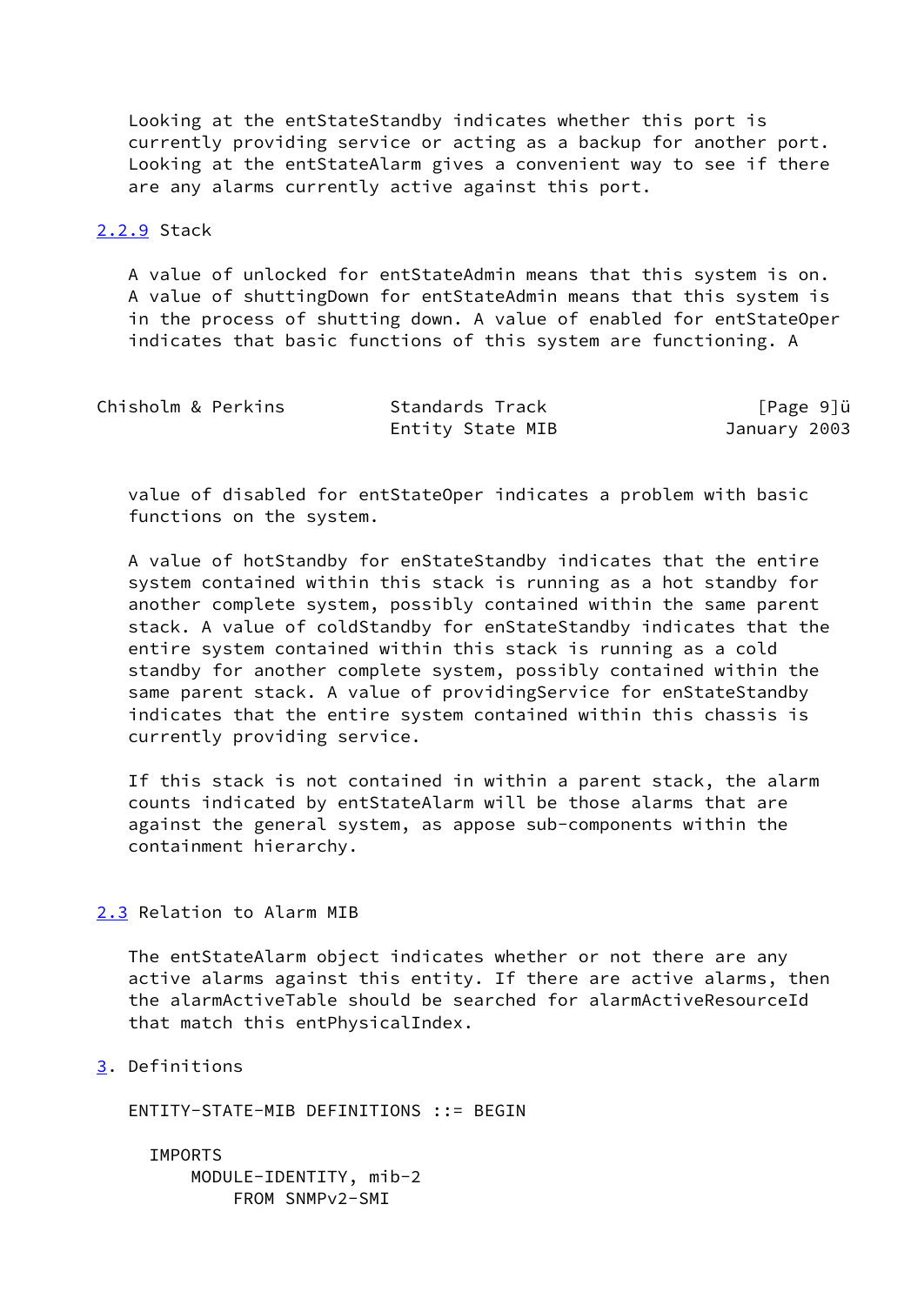TEXTUAL-CONVENTION FROM SNMPv2-TC MODULE-COMPLIANCE, OBJECT-GROUP, NOTIFICATION-GROUP FROM SNMPv2-CONF entPhysicalIndex FROM ENTITY-MIB; entityStateMIB MODULE-IDENTITY LAST-UPDATED "200301310000Z" ORGANIZATION "IETF Entity MIB Working Group" CONTACT-INFO " Sharon Chisholm Nortel Networks PO Box 3511 Station C Ottawa, Ont. K1Y 4H7 Canada schishol@nortelnetworks.com David T. Perkins Chisholm & Perkins Standards Track [Page 10]u Entity State MIB January 2003 dperkins@dperkins.com " "The contract of the contract of the contract of the contract of the contract of the contract of the contract of the contract of the contract of the contract of the contract of the contract of the contract of the contrac DESCRIPTION "This MIB defines a state extension to the entity MIB " REVISION "200301310000Z" DESCRIPTION "Initial version, published as RFC XXXX." ::= { mib-2 XX } -- Textual conventions AdminState ::= TEXTUAL-CONVENTION STATUS current DESCRIPTION " Represents the various possible administrative states (ITU-T X.731). A value of locked means the resource is administratively prohibited from use. A value of shuttingDown means that usage is administratively limited to current instances of use. A value of unlocked means the resource is not administratively prohibited from use." SYNTAX INTEGER  $\{$ locked(1),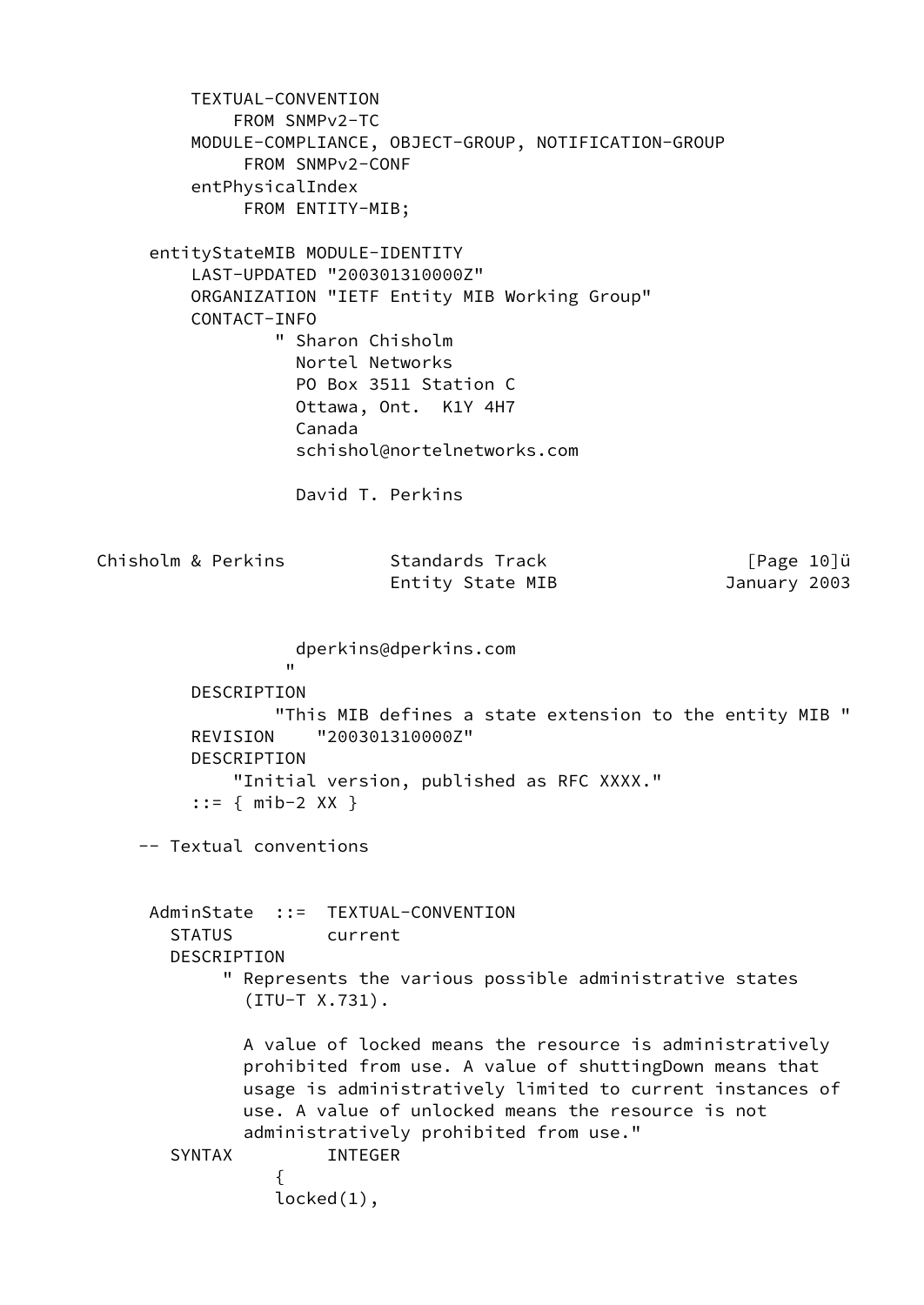```
 shuttingDown(2),
                unlocked(3)
 }
     OperState ::= TEXTUAL-CONVENTION
       STATUS current
       DESCRIPTION
           " Represents the possible values of operational states
             (ITU-T X.731).
             A value of disabled means the resource is totally
             inoperable. A value of enabled means the resource
             is partially or fully operable."
       SYNTAX INTEGER
\{ disabled(1),
                enabled(2)
 }
     UsageState ::= TEXTUAL-CONVENTION
       STATUS current
       DESCRIPTION
           " Represents the possible values of usage states
             (ITU-T X.731).
Chisholm & Perkins Standards Track [Page 11]u
                          Entity State MIB January 2003
             A value of idle means the resource is servicing no users.
             A value of active means the resource is currently in use
             and it has sufficient spare capacity to provide for
             additional users. A value of busy means the resource is
             currently in use, but it currently has no spare capacity
             to provide for additional users."
       SYNTAX INTEGER
\{ idle(1),
                active(2),
               busy(3) }
    AlarmStatus ::= TEXTUAL-CONVENTION
       STATUS current
       DESCRIPTION
           " Represents the possible values of alarm status
             (ITU-T X.731).
```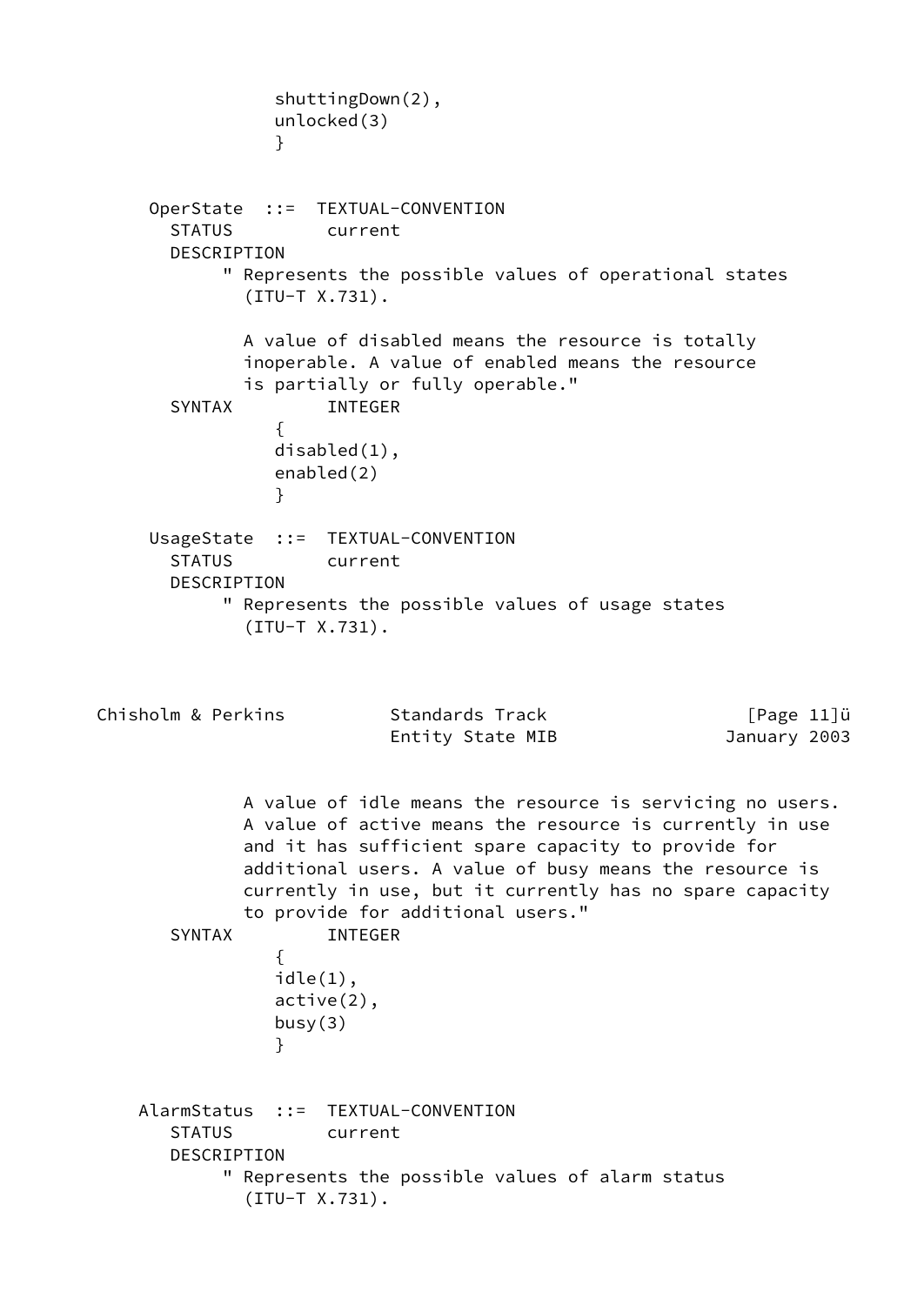When no values of this attribute are set, then none of the status conditions described below are present. When the value of under repair is set, the resource is currently being repaired. When the value of critical is set, one or more critical alarms are active against the resource. When the value of major is set, one or more major alarms are active against the resource. When the value of minor is set, one or more minor alarms are active against the resource. When the value of alarm outstanding is set, one or more alarms is active against the resource. The fault may or may not be disabling. " SYNTAX BITS  $\{$  underRepair(0), critical(1), major(2), minor(3), alarmOutstanding(4), warning  $(5)$ ,  $-$  Not defined in X.731 indeterminate  $(6)$  -- Not defined in X.731 }

StandbyStatus ::= TEXTUAL-CONVENTION STATUS current **DESCRIPTION**  " Represents the possible values of standby status (IU-T X.731).

| Chisholm & Perkins | Standards Track  | [Page 12]ü   |
|--------------------|------------------|--------------|
|                    | Entity State MIB | January 2003 |

 A value of hotStandby means the resource is not providing service, but is will be immediately able to take over the role of the resource to be backed-up, without the need for initialization activity, and will contain the same information as the resource to be backed up. A value of coldStandy means that the resource is to back-up another resource, but will not be immediately able to take over the role of a resource to be backed up, and will require some initialization activity. A value of providingService means the resource is providing service. "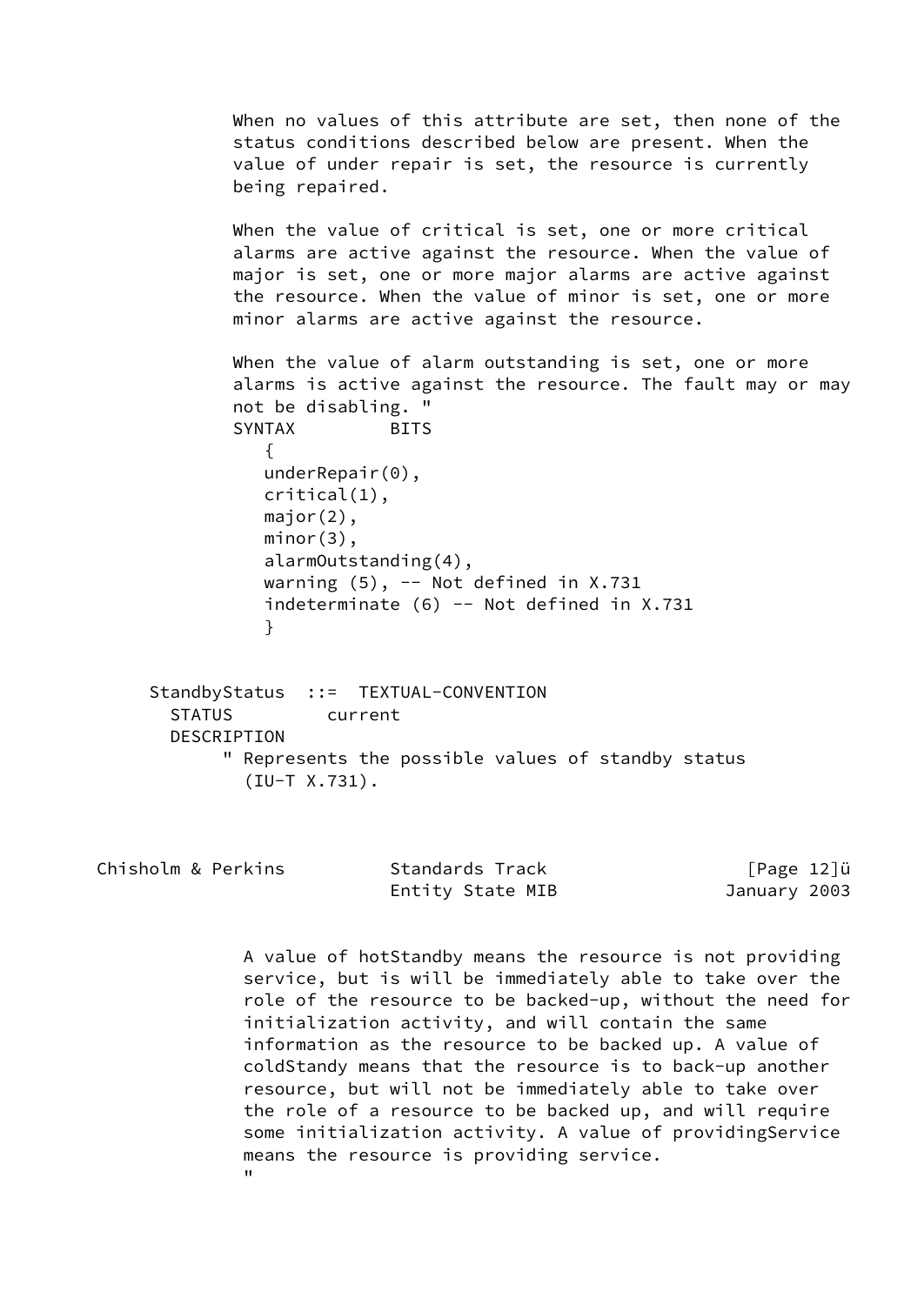```
 SYNTAX INTEGER
\{ hotStandby(1),
              coldStandby(2),
              providingService(3)
 }
     -- Entity State Objects
    entStateObjects OBJECT IDENTIFIER ::= { entityStateMIB 1 }
     entStateTable OBJECT-TYPE
     SYNTAX SEQUENCE OF EntStateEntry
      MAX-ACCESS not-accessible
      STATUS current
      DESCRIPTION
         "A table of information about state/status of entities.
 "
      ::= { entStateObjects 1 }
       entStateEntry OBJECT-TYPE
         SYNTAX EntStateEntry
         MAX-ACCESS not-accessible
         STATUS current
         DESCRIPTION "State information about this entity."
         INDEX { entPhysicalIndex }
         ::= { entStateTable 1 }
       EntStateEntry ::= SEQUENCE {
          entStateAdmin AdminState,
entStateOper OperState,
entStateUsage UsageState,
 entStateAlarm AlarmStatus,
          entStateStandby StandbyStatus
 }
   entStateAdmin OBJECT-TYPE
         SYNTAX AdminState
         MAX-ACCESS read-write
Chisholm & Perkins Standards Track [Page 13]u
                         Entity State MIB January 2003
         STATUS current
         DESCRIPTION
              "The administrative state for this entity."
          ::= { entStateEntry 1 }
```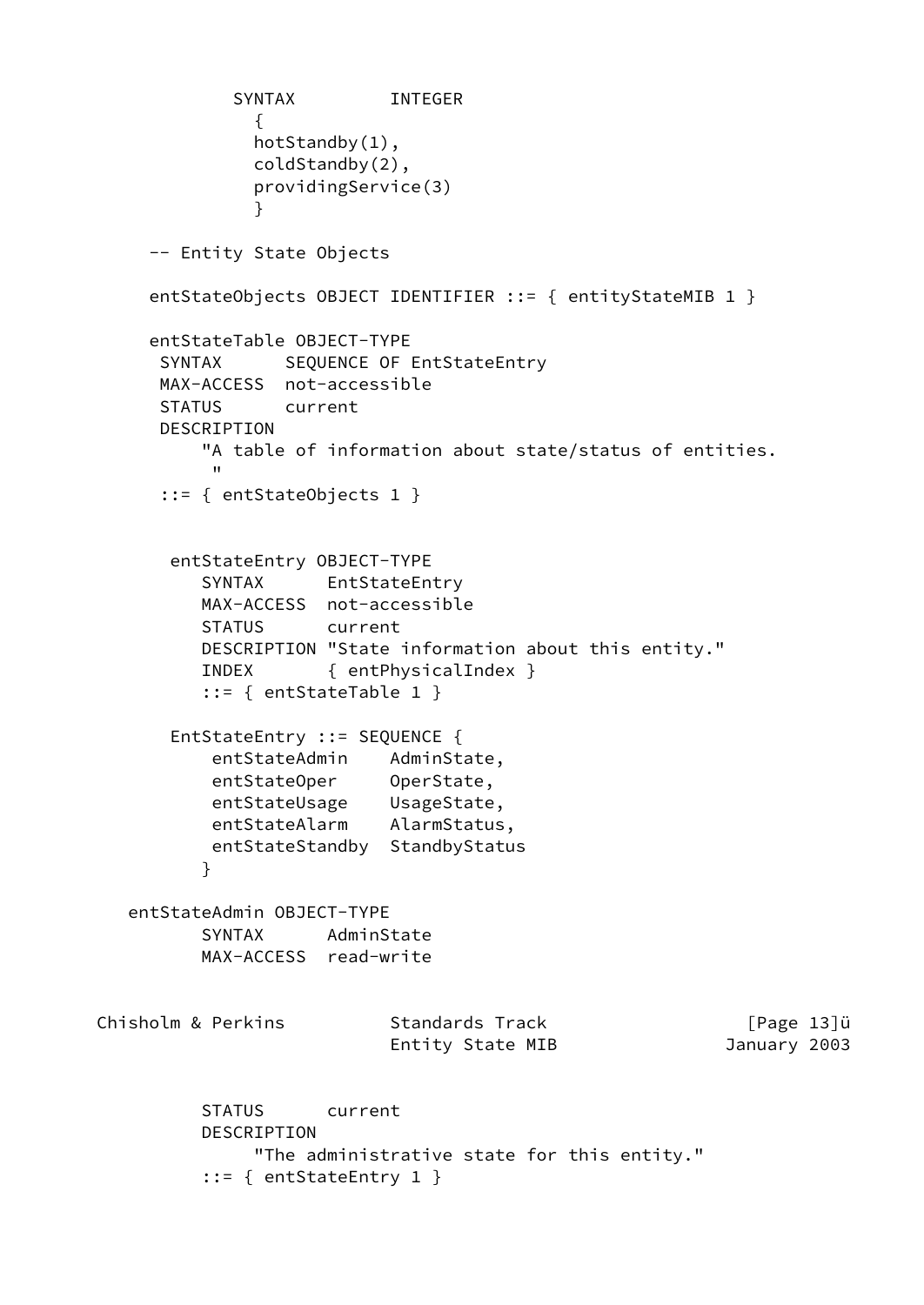entStateOper OBJECT-TYPE SYNTAX OperState MAX-ACCESS read-only STATUS current DESCRIPTION "The operational state for this entity." ::= { entStateEntry 2 } entStateUsage OBJECT-TYPE SYNTAX UsageState MAX-ACCESS read-only STATUS current DESCRIPTION "The usage state for this entity." ::= { entStateEntry 3 } entStateAlarm OBJECT-TYPE SYNTAX AlarmStatus MAX-ACCESS read-only STATUS current DESCRIPTION "The alarm state for this entity. It does not include the severity of alarms raised on child components." ::= { entStateEntry 4 } entStateStandby OBJECT-TYPE SYNTAX StandbyStatus MAX-ACCESS read-only STATUS current DESCRIPTION üü "The standby status for this entity." ::= { entStateEntry 5 } -- Notifications entStateTraps OBJECT IDENTIFIER ::= { entityStateMIB 2 } entStateTrapPrefix OBJECT IDENTIFIER ::= { entStateTraps 0 } entStateOperEnabled NOTIFICATION-TYPE OBJECTS { entStateAdmin, entStateAlarm } STATUS current DESCRIPTION "The entity is operational. The entity this notification refers can be identified by extracting the entPhysicalIndex from one of the variable bindings." Chisholm & Perkins Standards Track [Page 14]ü Entity State MIB January 2003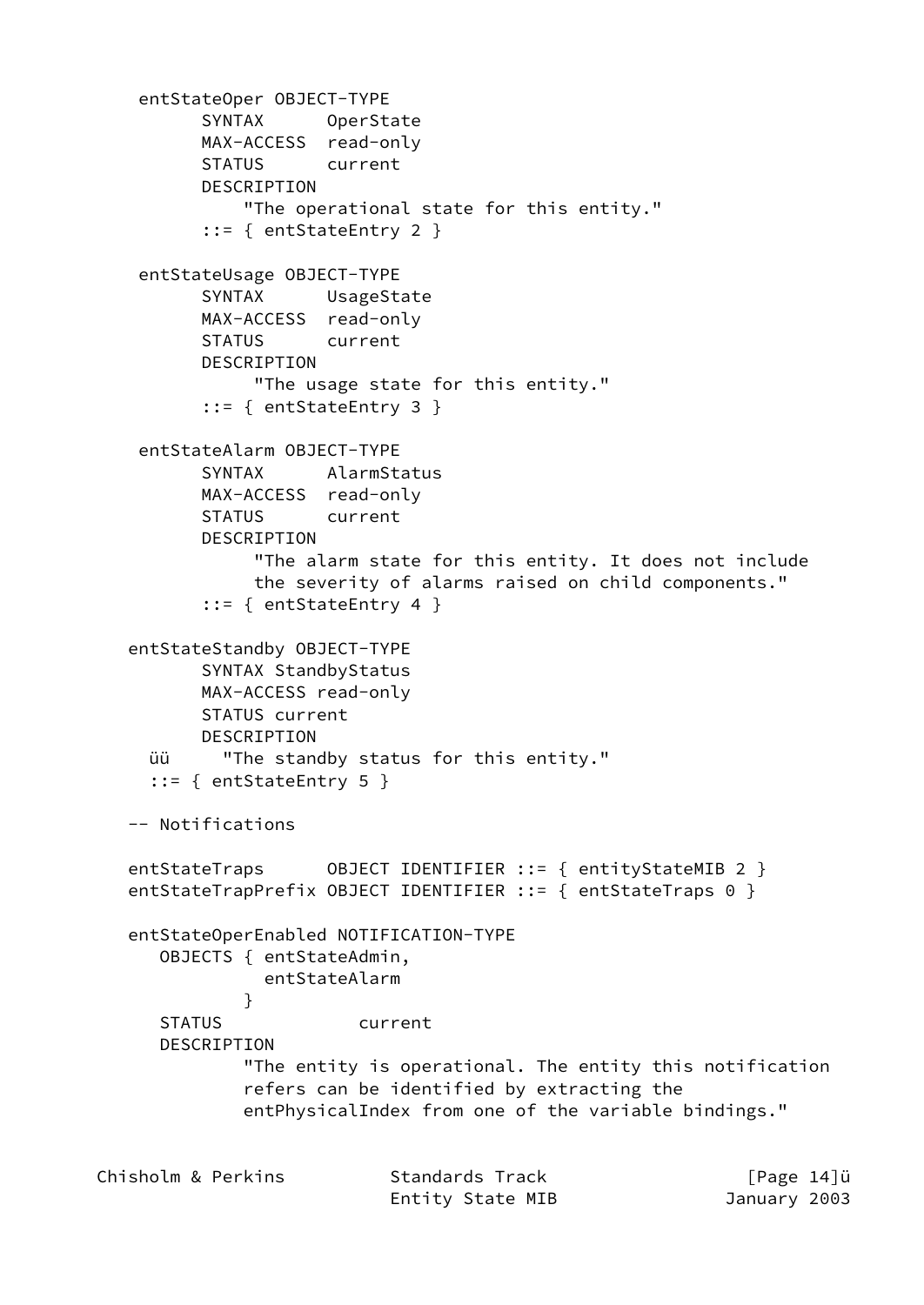```
 ::= { entStateTrapPrefix 1 }
   entStateOperDisabled NOTIFICATION-TYPE
      OBJECTS { entStateAdmin,
                entStateAlarm }
      STATUS current
      DESCRIPTION
               "The entity is not operational. The entity this
   notification
               refers can be identified by extracting the
               entPhysicalIndex from one of the variable bindings."
     ::= { entStateTrapPrefix 2 }
   -- Conformance and Compliance
  entStateConformance OBJECT IDENTIFIER ::= { entityStateMIB 3 }
   entStateCompliances OBJECT IDENTIFIER
                      ::= { entStateConformance 1 }
   entStateCompliance MODULE-COMPLIANCE
          STATUS current
          DESCRIPTION
              "The compliance statement for systems supporting
              the Entity State MIB."
         MODULE -- this module
             MANDATORY-GROUPS {
               entStateGroup
 }
         OBJECT entStateAdmin
          MIN-ACCESS read-only
          DESCRIPTION
               "Write access is not required."
       ::= { entStateCompliances 1 }
   entStateGroups OBJECT IDENTIFIER ::= { entStateConformance 2 }
   entStateGroup OBJECT-GROUP
      OBJECTS {
               entStateAdmin,
               entStateOper,
               entStateUsage,
               entStateAlarm,
               entStateStandby
 }
       STATUS current
       DESCRIPTION
             "Standard Entity State group."
        ::= { entStateGroups 1}
```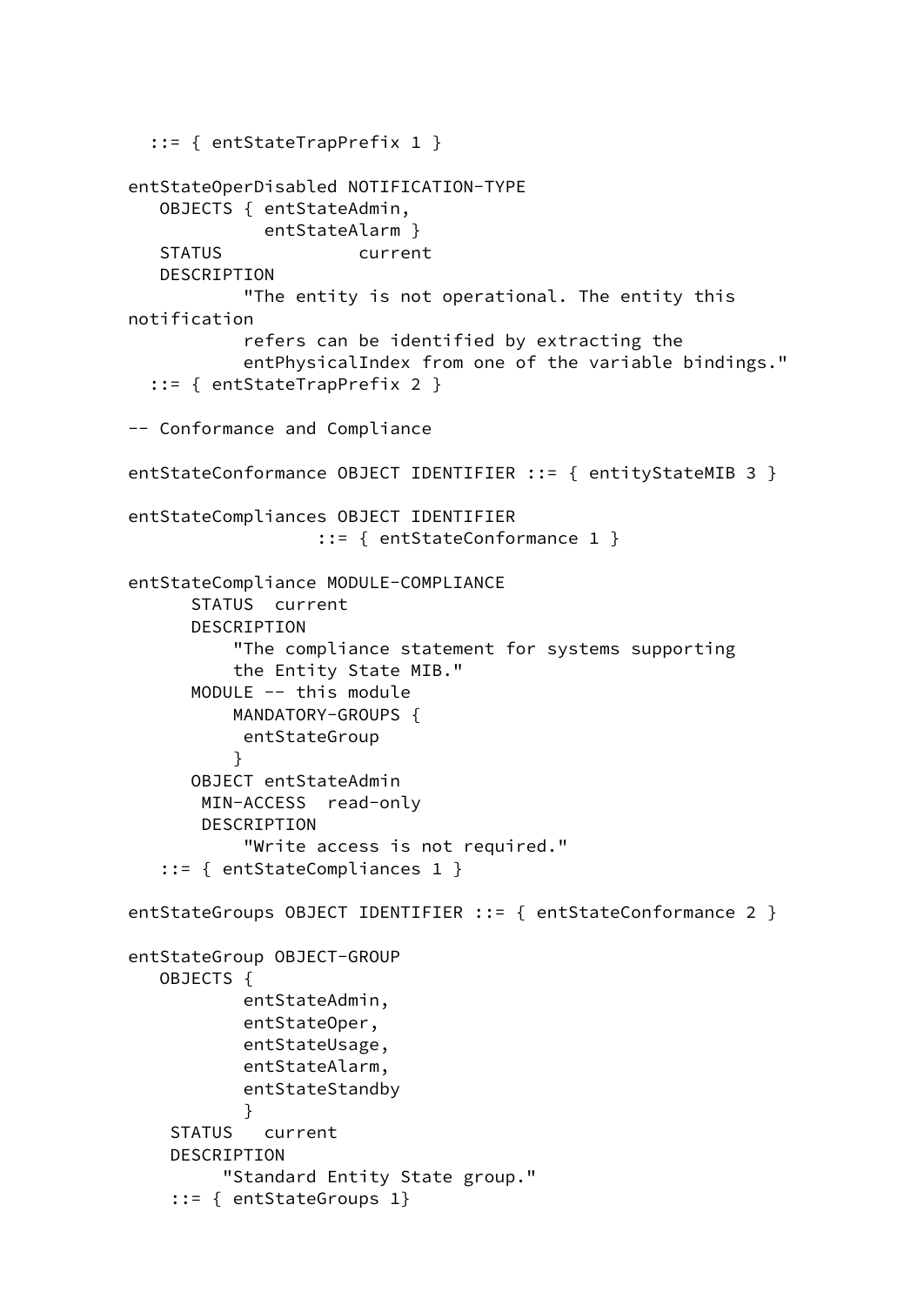entStateNotificationGroup NOTIFICATION-GROUP NOTIFICATIONS { Chisholm & Perkins Standards Track [Page 15]u Entity State MIB January 2003 entStateOperEnabled, entStateOperDisabled } STATUS current DESCRIPTION "Standard Entity State Notification group." ::= { entStateGroups 2} END ü [4](#page-17-0). Security Considerations There is one management objects defined in this MIB that has a MAX-ACCESS clause of read-write. Such objects may be considered sensitive or vulnerable in some network environments. The support for SET operations in a non-secure environment without proper

 The following object is defined with a MAX-ACCESS clause of read-write: entStateAdmin.

<span id="page-17-0"></span>protection can have a negative effect on network operations.

 SNMPv1 by itself is not a secure environment. Even if the network itself is secure (for example by using IPSec), even then, there is no control as to who on the secure network is allowed to access and GET/SET (read/change/create/delete) the objects in this MIB.

 It is recommended that the implementers consider the security features as provided by the SNMPv3 framework. Specifically, the use of the User-based Security Model [RFC 2574](https://datatracker.ietf.org/doc/pdf/rfc2574) [[RFC2574](https://datatracker.ietf.org/doc/pdf/rfc2574)] and the View-based Access Control Model [RFC 2575](https://datatracker.ietf.org/doc/pdf/rfc2575) [\[RFC2575](https://datatracker.ietf.org/doc/pdf/rfc2575)] is recommended.

 It is then a customer/user responsibility to ensure that the SNMP entity giving access to an instance of this MIB, is properly configured to give access to the objects only to those principals (users) that have legitimate rights to indeed GET or SET (change/create/delete) them.

<span id="page-17-1"></span>[5](#page-17-1). Authors' Addresses

 Sharon Chisholm Nortel Networks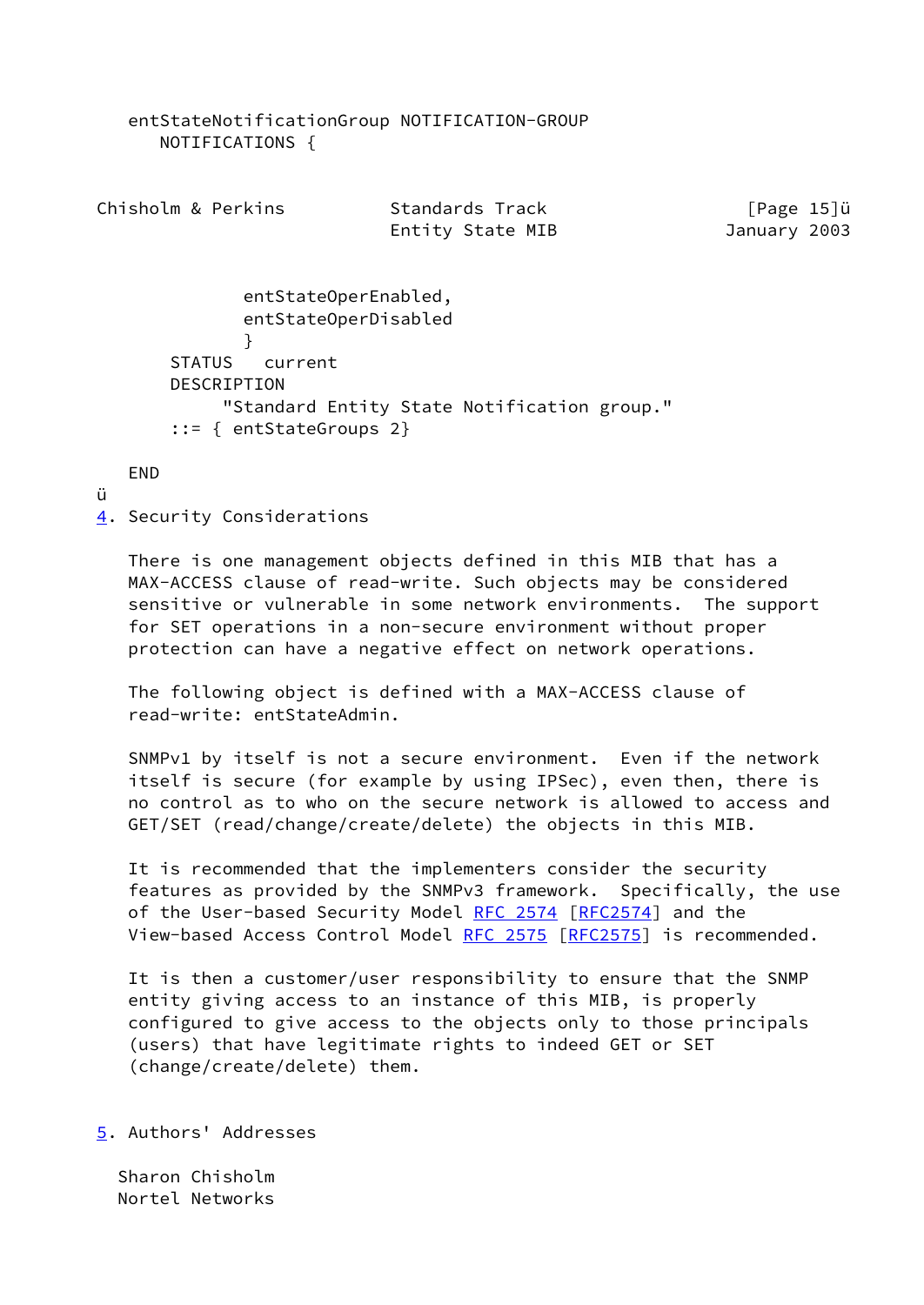PO Box 3511, Station C Ottawa, Ontario, K1Y 4H7 Canada Email: schishol@nortelnetworks.com

 David T. Perkins Email: dperkins@dperkins.com

| Chisholm & Perkins | Standards Track  | [Page 16]ü   |
|--------------------|------------------|--------------|
|                    | Entity State MIB | January 2003 |

### <span id="page-18-0"></span>[6](#page-18-0). Acknowledgments

This document is a product of the Entity MIB Working Group.

#### <span id="page-18-1"></span>[7](#page-18-1). References

- [ALARM-MIB] Chisholm, S., Romascanu, D., "Alarm MIB", [draft-ietf-disman-alarm-mib-09.txt,](https://datatracker.ietf.org/doc/pdf/draft-ietf-disman-alarm-mib-09.txt) September 2002
- [RFC1155] Rose, M., and K. McCloghrie, "Structure and Identification of Management Information for TCP/IP-based Internets", STD 16, [RFC 1155,](https://datatracker.ietf.org/doc/pdf/rfc1155) May 1990.
- [RFC1157] Case, J., Fedor, M., Schoffstall, M., and J. Davin, "Simple Network Management Protocol", STD 15, [RFC 1157](https://datatracker.ietf.org/doc/pdf/rfc1157), May 1990.
- [RFC1212] Rose, M., and K. McCloghrie, "Concise MIB Definitions", STD 16, [RFC 1212,](https://datatracker.ietf.org/doc/pdf/rfc1212) March 1991.
- [RFC1215] M. Rose, "A Convention for Defining Traps for use with the SNMP", [RFC 1215](https://datatracker.ietf.org/doc/pdf/rfc1215), March 1991.
- [RFC1901] Case, J., McCloghrie, K., Rose, M., and S. Waldbusser, "Introduction to Community-based SNMPv2", [RFC 1901](https://datatracker.ietf.org/doc/pdf/rfc1901), January 1996.
- [RFC1905] Case, J., McCloghrie, K., Rose, M., and S. Waldbusser, "Protocol Operations for Version 2 of the Simple Network Management Protocol (SNMPv2)", [RFC 1905](https://datatracker.ietf.org/doc/pdf/rfc1905), January 1996.
- [RFC1906] Case, J., McCloghrie, K., Rose, M., and S. Waldbusser,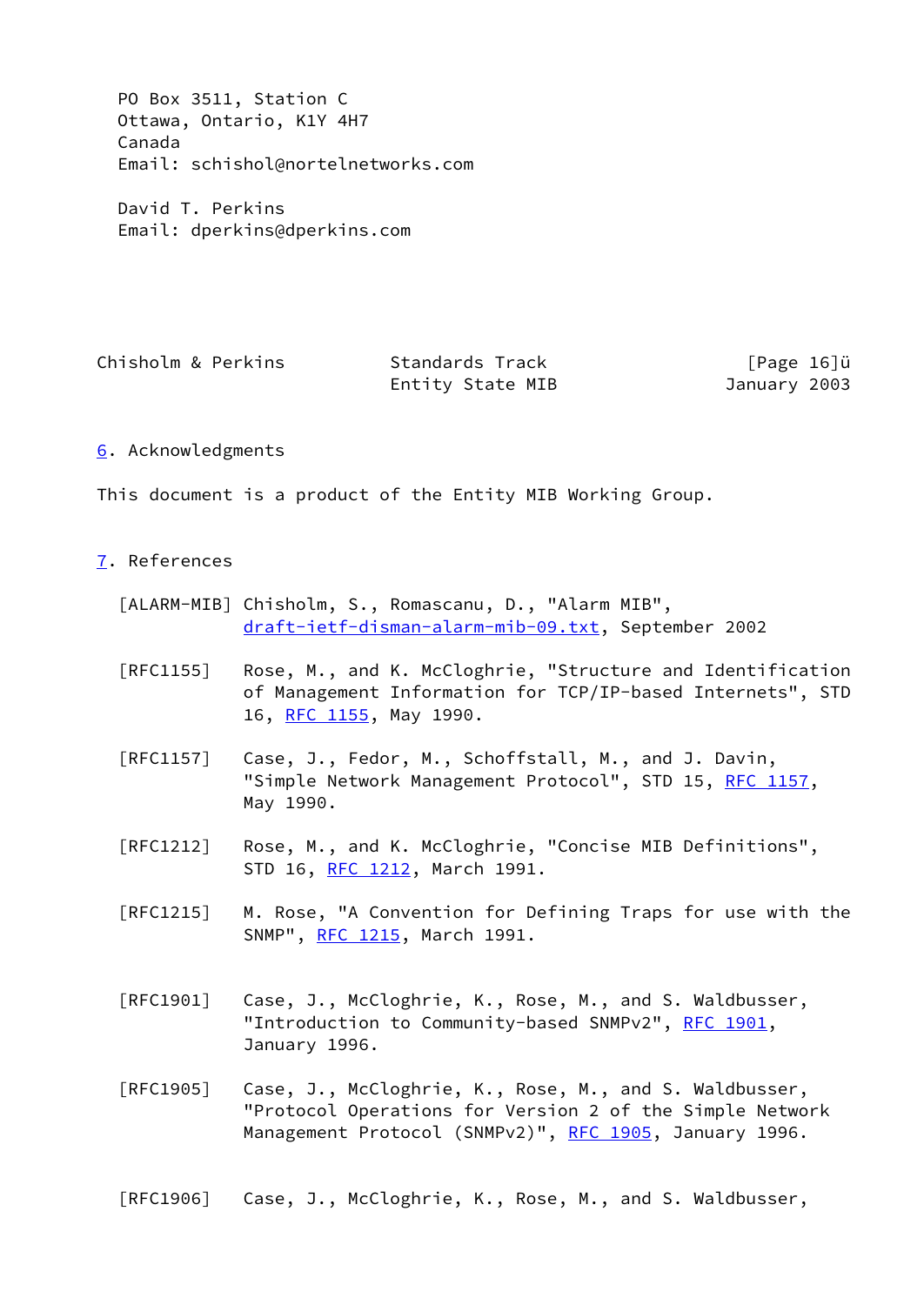"Transport Mappings for Version 2 of the Simple Network Management Protocol (SNMPv2)", [RFC 1906](https://datatracker.ietf.org/doc/pdf/rfc1906), January 1996.

- [RFC2119] Bradner, S., "Key words for use in RFCs to Indicate Requirement Levels", [BCP 14](https://datatracker.ietf.org/doc/pdf/bcp14), [RFC 2119](https://datatracker.ietf.org/doc/pdf/rfc2119), March 1997.
- [RFC2570] Case, J., Mundy, R., Partain, D., and B. Stewart, "Introduction to Version 3 of the Internet-standard Network Management Framework", [RFC 2570](https://datatracker.ietf.org/doc/pdf/rfc2570), April 1999.
- [RFC2571] Harrington, D., Presuhn, R., and B. Wijnen, "An Architecture for Describing SNMP Management Frameworks", [RFC 2571,](https://datatracker.ietf.org/doc/pdf/rfc2571) April 41999.

| Chisholm & Perkins | Standards Track  | [Page 17]ü   |  |
|--------------------|------------------|--------------|--|
|                    | Entity State MIB | January 2003 |  |

- [RFC2572] Case, J., Harrington D., Presuhn R., and B. Wijnen, "Message Processing and Dispatching for the Simple Network Management Protocol (SNMP)", [RFC 2572](https://datatracker.ietf.org/doc/pdf/rfc2572), April 1999.
- [RFC2573] Levi, D., Meyer, P., and B. Stewart, "SNMPv3 Applications", [RFC 2573](https://datatracker.ietf.org/doc/pdf/rfc2573), April 1999.
- [RFC2574] Blumenthal, U., and B. Wijnen, "User-based Security Model (USM) for version 3 of the Simple Network Management Protocol (SNMPv3)", [RFC 2574,](https://datatracker.ietf.org/doc/pdf/rfc2574) April 1999.
- [RFC2575] Wijnen, B., Presuhn, R., and K. McCloghrie, "View-based Access Control Model (VACM) for the Simple Network Management Protocol (SNMP)", [RFC 2575](https://datatracker.ietf.org/doc/pdf/rfc2575), April 1999.
- [RFC2578] McCloghrie, K., Perkins, D., Schoenwaelder, J., Case, J., Rose, M., and S. Waldbusser, "Structure of Management Information Version 2 (SMIv2)", STD 58, [RFC 2578,](https://datatracker.ietf.org/doc/pdf/rfc2578) April 1999.
- [RFC2579] McCloghrie, K., Perkins, D., Schoenwaelder, J., Case, J., Rose, M., and S. Waldbusser, "Textual Conventions for SMIv2", STD 58, [RFC 2579,](https://datatracker.ietf.org/doc/pdf/rfc2579) April 1999.
- [RFC2580] McCloghrie, K., Perkins, D., Schoenwaelder, J., Case, J., Rose, M., and S. Waldbusser, "Conformance Statements for SMIv2", STD 58, [RFC 2580,](https://datatracker.ietf.org/doc/pdf/rfc2580) April 1999.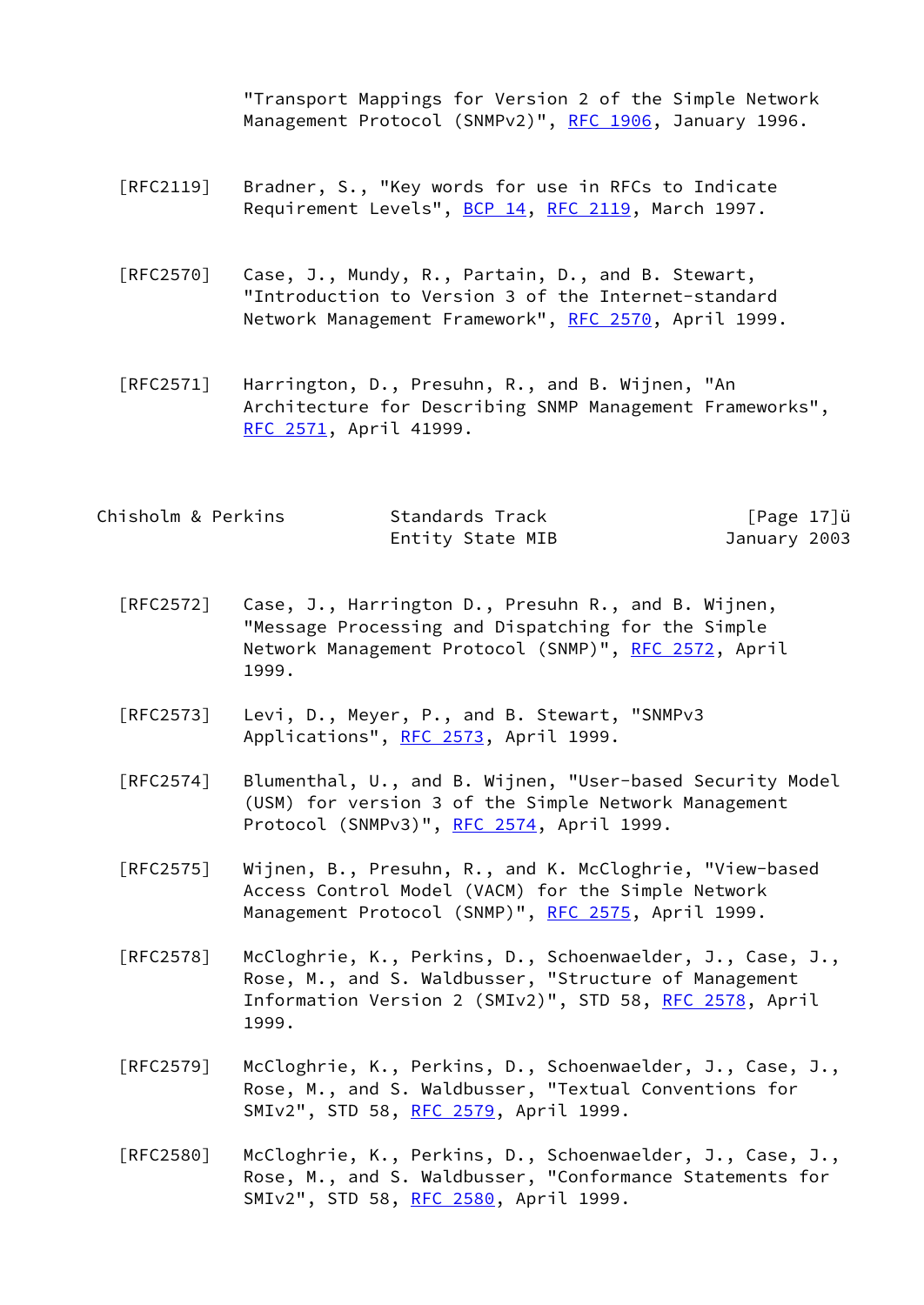- [X.731] ITU Recommendation X.731, "Information Technology Open Systems Interconnection - System Management: State Management Function", 1992
- <span id="page-20-0"></span>[8](#page-20-0). Full Copyright Statement

Copyright (C) The Internet Society (2003). All Rights Reserved.

 This document and translations of it may be copied and furnished to others, and derivative works that comment on or otherwise explain it or assist in its implementation may be prepared, copied, published and distributed, in whole or in part, without restriction of any kind, provided that the above copyright notice and this paragraph are included on all such copies and derivative works. However, this document itself may not be modified in any way, such as by removing the copyright notice or references to the Internet Society or other Internet organizations, except as needed for the purpose of developing Internet standards in which case the procedures for copyrights defined in the Internet Standards process must be followed, or as required to translate it into languages other than English.

 The limited permissions granted above are perpetual and will not be revoked by the Internet Society or its successors or assigns.

| Chisholm & Perkins | Standards Track  | [Page 18]ü   |
|--------------------|------------------|--------------|
|                    | Entity State MIB | January 2003 |

 This document and the information contained herein is provided on an "AS IS" basis and THE INTERNET SOCIETY AND THE INTERNET ENGINEERING TASK FORCE DISCLAIMS ALL WARRANTIES, EXPRESS OR IMPLIED, INCLUDING BUT NOT LIMITED TO ANY WARRANTY THAT THE USE OF THE INFORMATION HEREIN WILL NOT INFRINGE ANY RIGHTS OR ANY IMPLIED WARRANTIES OF MERCHANTABILITY OR FITNESS FOR A PARTICULAR PURPOSE.